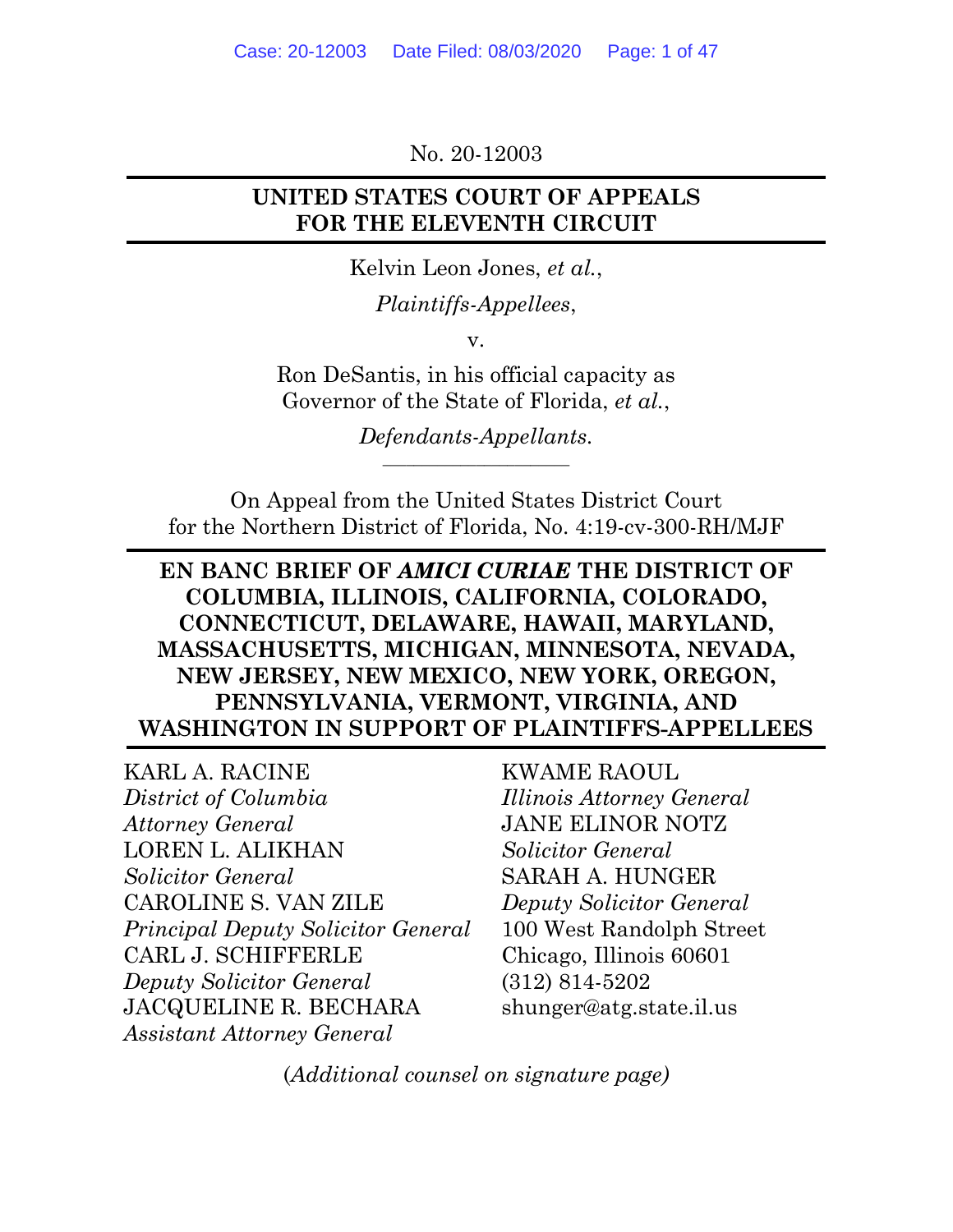### <span id="page-1-0"></span>**CERTIFICATE OF INTERESTED PERSONS AND CORPORATE DISCLOSURE STATEMENT**

Under Eleventh Circuit Rule 26.1, undersigned counsel certifies

that the Certificate of Interested Persons filed by Defendants-

Appellants on July 20, 2020, as supplemented by the Certificates of

Interested Persons filed by the Texas *Amici* on July 20, 2020, and by

the Honest Elections Project on July 23, 2020, is complete with the

following exceptions:

- 1. AliKhan, Loren—Counsel for *Amicus Curiae*
- 2. Balderas, Hector—Attorney General of New Mexico; Counsel for *Amicus Curiae*
- 3. Becerra, Xavier—Attorney General of California; Counsel for *Amicus Curiae*
- 4. Bechara, Jacqueline—Counsel for *Amicus Curiae*
- 5. Commonwealth of Massachusetts—*Amicus Curiae*
- 6. Commonwealth of Pennsylvania—*Amicus Curiae*
- 7. Commonwealth of Virginia—*Amicus Curiae*
- 8. Connors, Clare—Attorney General of Hawaii; Counsel for *Amicus Curiae*
- 9. District of Columbia—*Amicus Curiae*
- 10. Donovan Jr., Thomas—Attorney General of Vermont; Counsel for *Amicus Curiae*
- 11. Ellison, Keith—Attorney General of Minnesota; Counsel for *Amicus Curiae*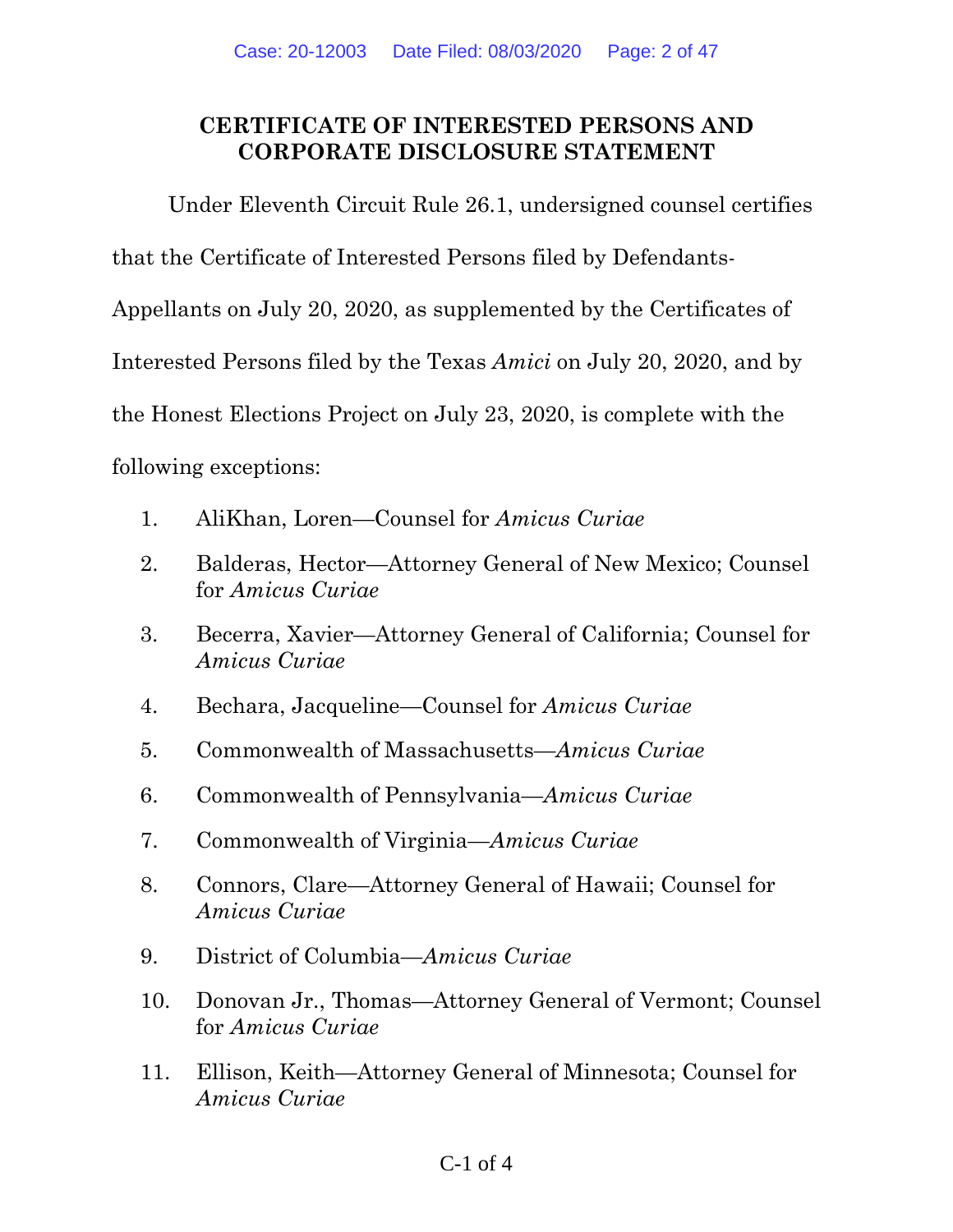- <span id="page-2-0"></span>12. Ferguson, Robert—Attorney General of Washington; Counsel for *Amicus Curiae*
- 13. Ford, Aaron—Attorney General of Nevada; Counsel for *Amicus Curiae*
- 14. Frosh, Brian—Attorney General of Maryland; Counsel for *Amicus Curiae*
- 15. Grewal, Gurbir—Attorney General of New Jersey; Counsel for *Amicus Curiae*
- 16. Healey, Maura—Attorney General of Massachusetts; Counsel for *Amicus Curiae*
- 17. Herring, Mark—Attorney General of Virginia; Counsel for *Amicus Curiae*
- 18. Hunger, Sarah—Counsel for *Amicus Curiae*
- 19. James, Letitia—Attorney General of New York; Counsel for *Amicus Curiae*
- 20. Jennings, Kathleen—Attorney General of Delaware; Counsel for *Amicus Curiae*
- 21. Nessel, Dana—Attorney General of Michigan; Counsel for *Amicus Curiae*
- 22. Notz, Jane Elinor—Counsel for *Amicus Curiae*
- 23. Racine, Karl—Attorney General of the District of Columbia; Counsel for *Amicus Curiae*
- 24. Raoul, Kwame—Attorney General of Illinois; Counsel for *Amicus Curiae*
- 25. Rosenblum, Ellen—Attorney General of Oregon; Counsel for *Amicus Curiae*
- 26. Schifferle, Carl—Counsel for *Amicus Curiae*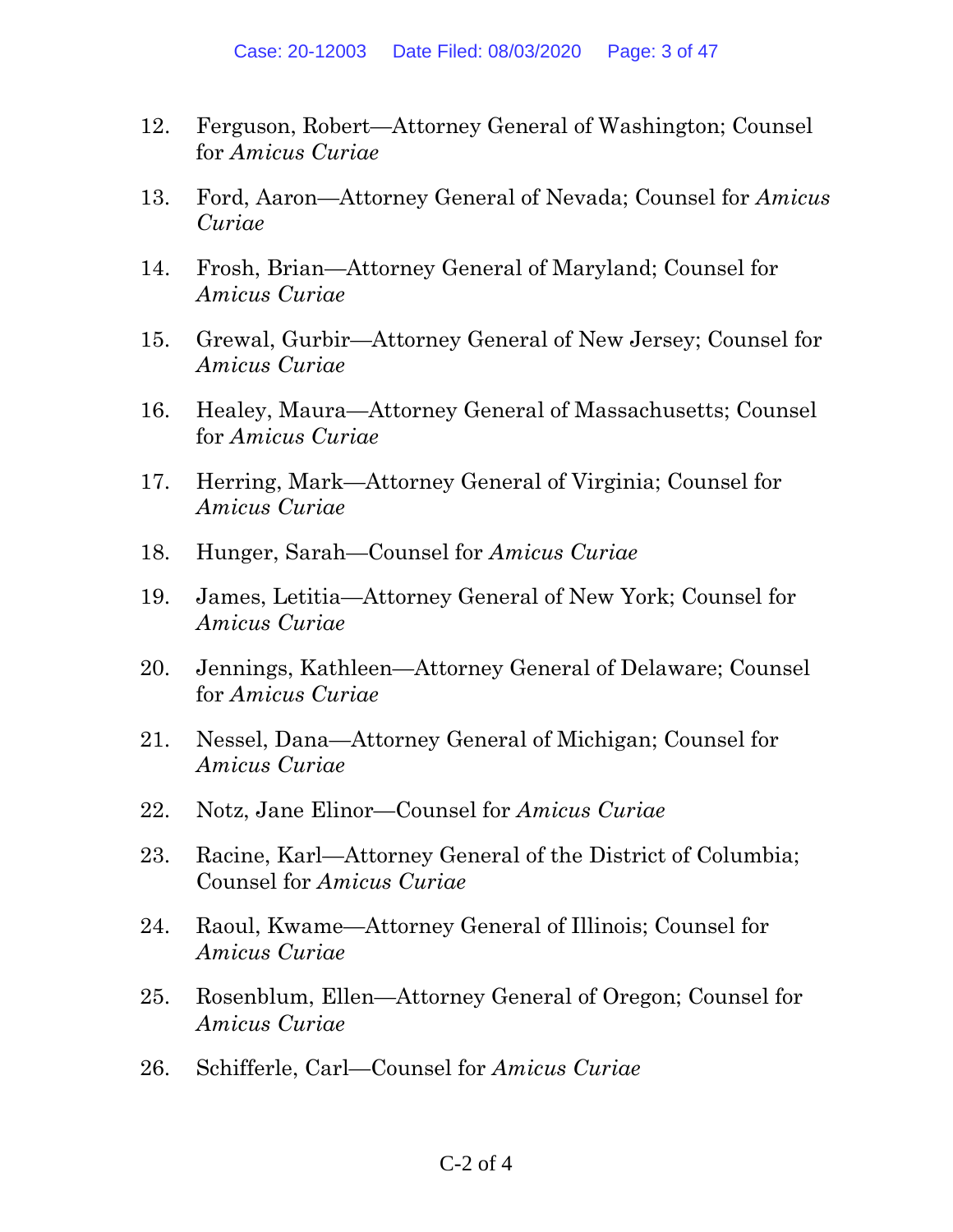- 27. Shapiro, Josh—Attorney General of Pennsylvania; Counsel for *Amicus Curiae*
- 28. State of California—*Amicus Curiae*
- 29. State of Colorado—*Amicus Curiae*
- 30. State of Connecticut—*Amicus Curiae*
- 31. State of Delaware—*Amicus Curiae*
- 32. State of Hawaii—*Amicus Curiae*
- 33. State of Illinois—*Amicus Curiae*
- 34. State of Maryland—*Amicus Curiae*
- 35. State of Michigan—*Amicus Curiae*
- 36. State of Minnesota—*Amicus Curiae*
- 37. State of Nevada—*Amicus Curiae*
- 38. State of New Jersey—*Amicus Curiae*
- 39. State of New Mexico—*Amicus Curiae*
- 40. State of New York—*Amicus Curiae*
- 41. State of Oregon—*Amicus Curiae*
- 42. State of Vermont—*Amicus Curiae*
- 43. State of Washington—*Amicus Curiae*
- 44. Tong, William—Attorney General of Connecticut; Counsel for *Amicus Curiae*
- 45. Van Zile, Caroline—Counsel for *Amicus Curiae*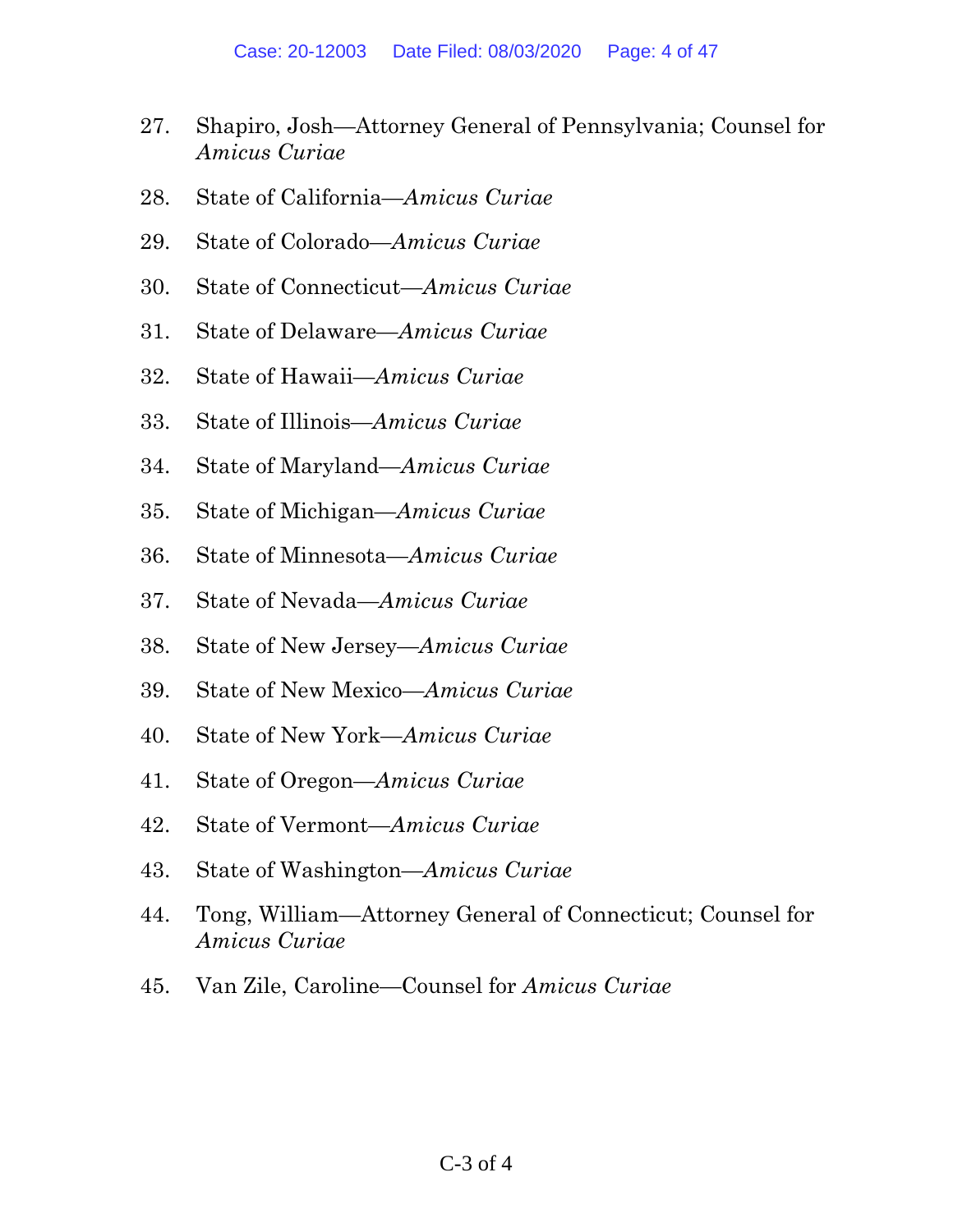46. Weiser, Phil—Attorney General of Colorado; Counsel for *Amicus Curiae* 

> /s/ Sarah A. Hunger SARAH A. HUNGER *Counsel of Record for Amici Curiae*  Deputy Solicitor General 100 West Randolph Street 12th Floor Chicago, Illinois 60601 (312) 814-5202 [shunger@atg.state.il.us](mailto:shunger@atg.state.il.us)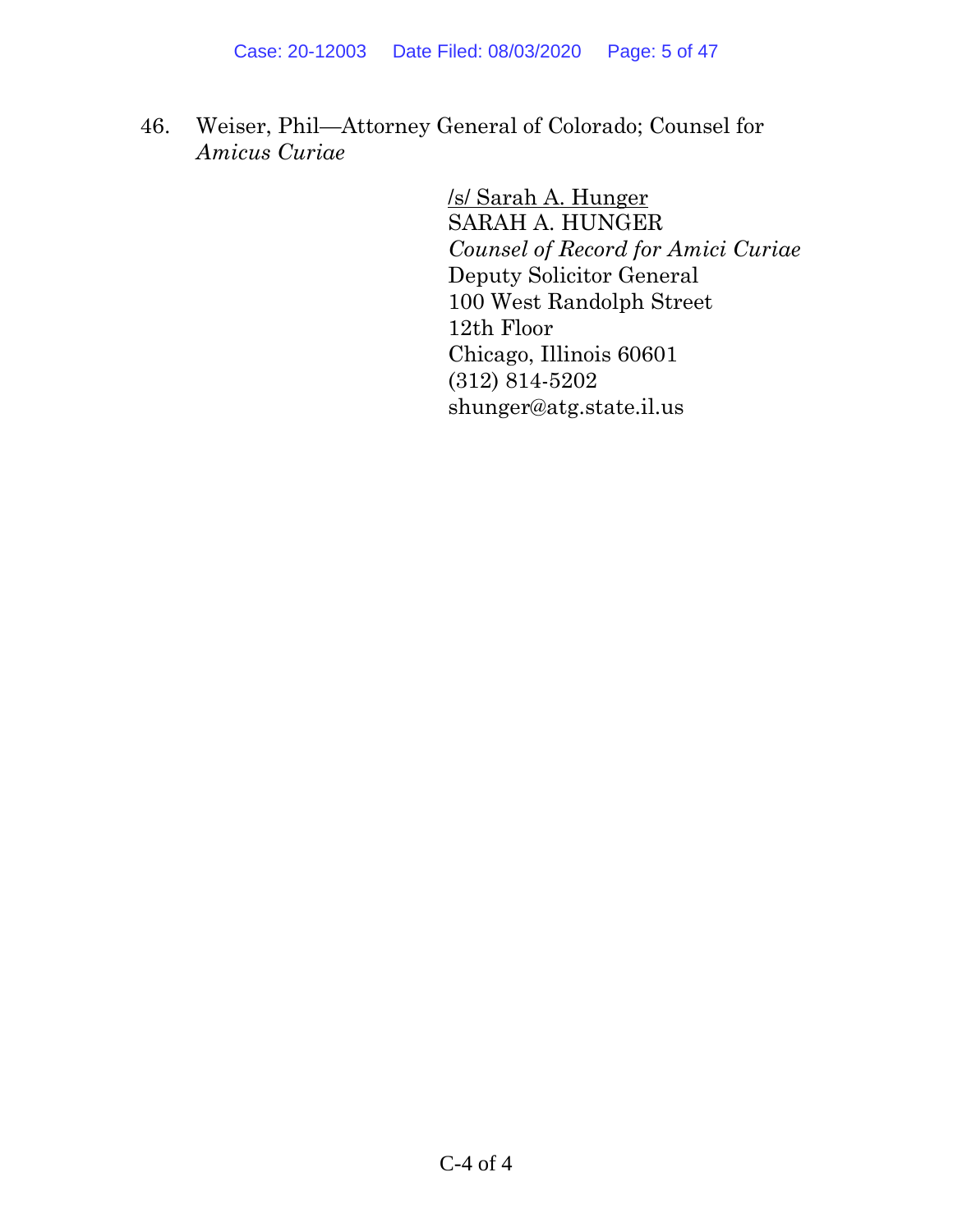# **TABLE OF CONTENTS**

# **Page**

|      |                                                                                                                   | CERTIFICATE OF INTERESTED PERSONS AND                                                                                |
|------|-------------------------------------------------------------------------------------------------------------------|----------------------------------------------------------------------------------------------------------------------|
|      |                                                                                                                   |                                                                                                                      |
|      |                                                                                                                   |                                                                                                                      |
|      |                                                                                                                   |                                                                                                                      |
|      |                                                                                                                   |                                                                                                                      |
| Ι.   |                                                                                                                   | States Have Successfully Expanded The Franchise To Former                                                            |
| II.  | States' Recent Experiences Have Shown That Expanding The<br>Franchise Benefits Their Residents And Communities 12 |                                                                                                                      |
|      | А.                                                                                                                | Expanding the franchise to returning citizens promotes<br>reintegration, civic participation, and public safety.  12 |
|      | $\mathbf{B}$ .                                                                                                    | Restrictive disenfranchisement systems<br>disproportionately impact minority communities 19                          |
| III. |                                                                                                                   | Systems Like SB-7066, Which Lack Adequate Process And<br>Fail To Account For Indigency, Do Not Facilitate            |
|      |                                                                                                                   |                                                                                                                      |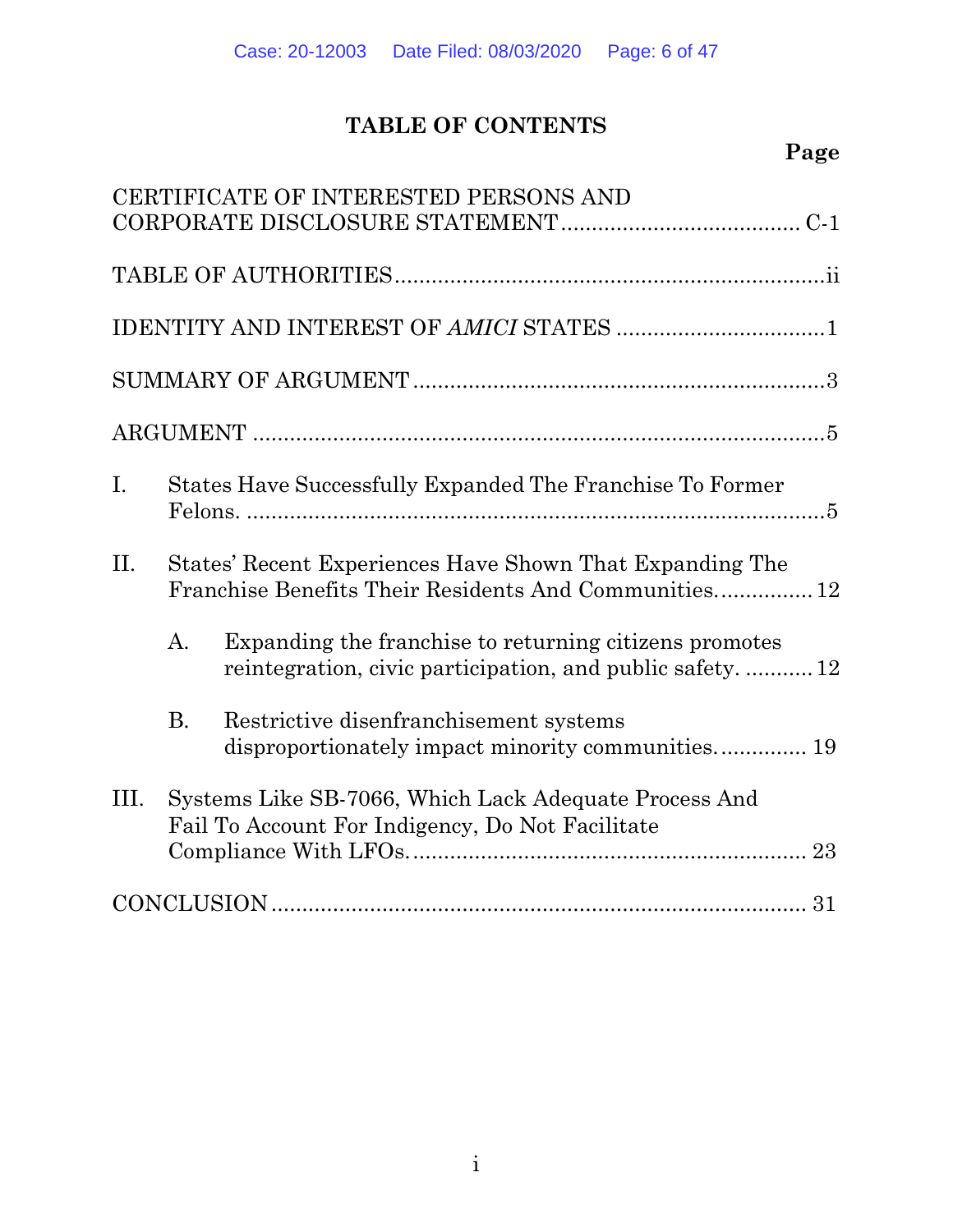# **TABLE OF AUTHORITIES**

<span id="page-6-0"></span>

|                                                       | Page(s) |  |  |  |
|-------------------------------------------------------|---------|--|--|--|
| Cases                                                 |         |  |  |  |
| Jones v. Governor of Fla.,                            |         |  |  |  |
| Bearden v. Georgia,                                   |         |  |  |  |
| <b>State Constitutions, Statutes, and Regulations</b> |         |  |  |  |
|                                                       |         |  |  |  |
|                                                       |         |  |  |  |
|                                                       |         |  |  |  |
|                                                       |         |  |  |  |
|                                                       |         |  |  |  |
|                                                       |         |  |  |  |
|                                                       |         |  |  |  |
|                                                       |         |  |  |  |
| <b>Legislative and Executive Materials</b>            |         |  |  |  |
|                                                       |         |  |  |  |
|                                                       |         |  |  |  |
|                                                       |         |  |  |  |
|                                                       |         |  |  |  |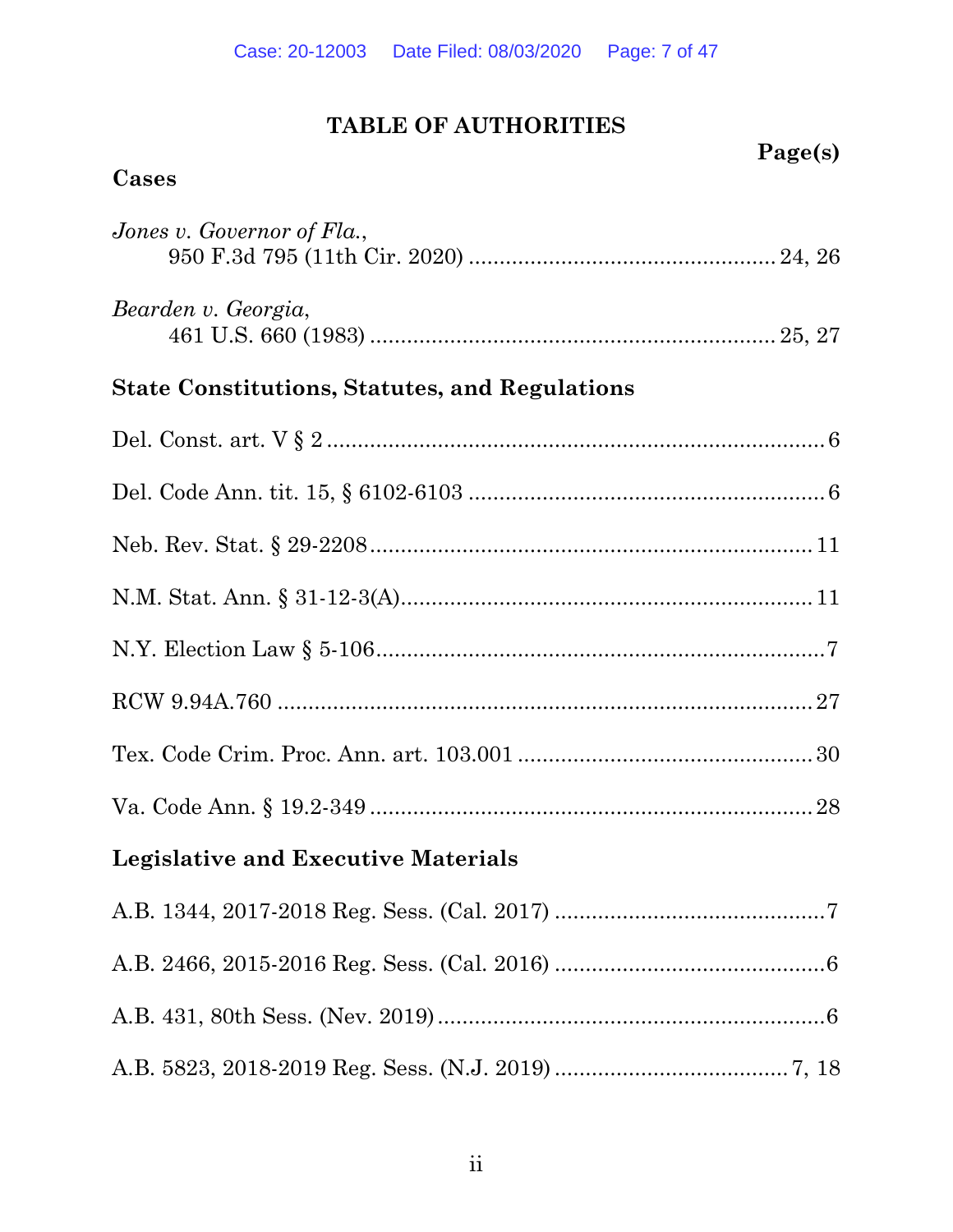| H.B. 19-1266, 71st Gen. Assemb., 2019 Reg. Sess. (Colo. 2019) 6, 17 |
|---------------------------------------------------------------------|
|                                                                     |
|                                                                     |
|                                                                     |
|                                                                     |
|                                                                     |
|                                                                     |
|                                                                     |
|                                                                     |
|                                                                     |
|                                                                     |
|                                                                     |
|                                                                     |
|                                                                     |
| Voting Restoration Amendment, Ballot Initiative 14-01 (Fla. 2018)5  |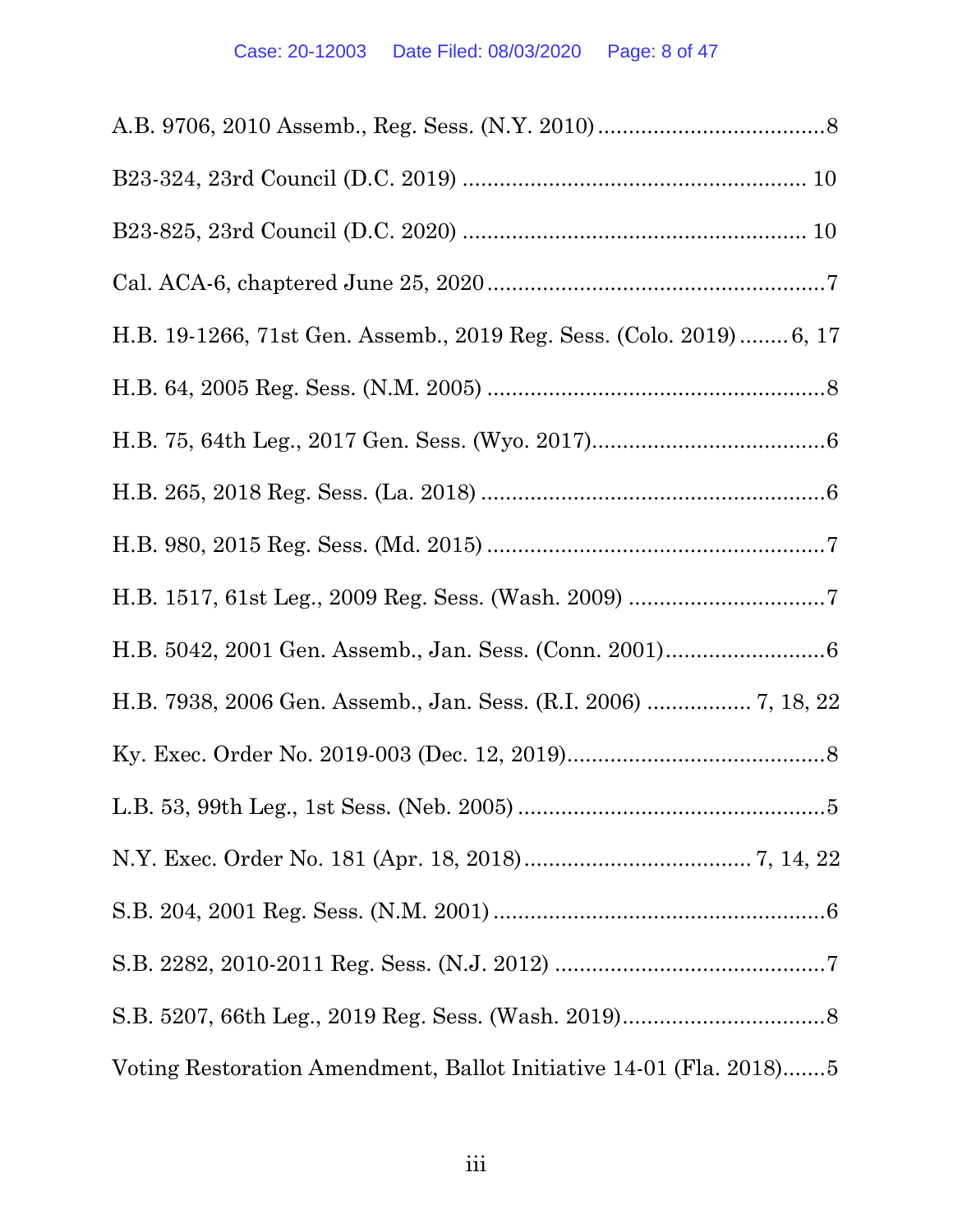| Wash. H. Comm. on State Gov't & Tribal Affairs, Report on                                                                                       |
|-------------------------------------------------------------------------------------------------------------------------------------------------|
| <b>Other Authorities</b>                                                                                                                        |
| Margaret Barthel, <i>Nearly 200,000 Formerly Incarcerated Virginians</i><br>Have Their Voting Rights Back. Will They Use Them?, WAMU            |
| Christina Beeler, Felony Disenfranchisement Laws: Paying and Re-<br><i>Paying a Debt to Society, 21 U. Pa. J. Const. L. 1071 (2019)  14, 19</i> |
| Bruce E. Cain & Brett Parker, The Uncertain Future of Felon                                                                                     |
| James Call, Study Shows Ex-Cons Benefit from                                                                                                    |
| S. Carter, The New Poll Tax: How Wealth-Based Disenfranchisement<br><i>Persists in the United States, Harvard Civil Rights–Civil</i>            |
| Jean Chung, The Sentencing Project, Felony Disenfranchisement:                                                                                  |
| Collateral Consequences Resources Center,<br>Who Must Pay to Regain the Vote? A 50-State                                                        |
| Lucius Couloute & Daniel Kopf, Out of Prison & Out of Work:<br>Unemployment among formerly incarcerated people, Prison                          |
| Dean Esserman & H. Philip West: Without a Vote, Citizens Have No                                                                                |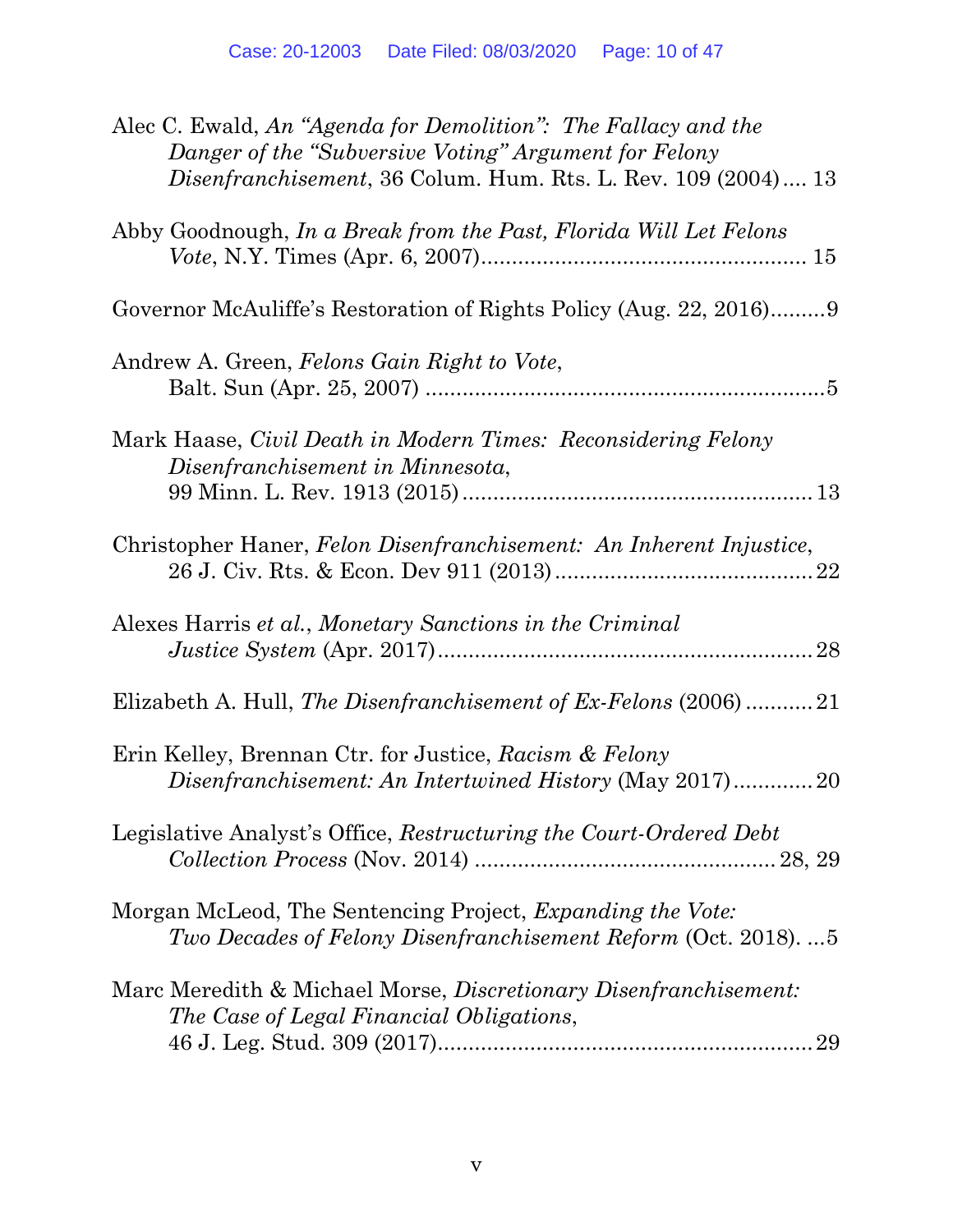| Kevin Morris, <i>Disenfranchisement: The Case of New York City</i> ,                                                                                                      |
|---------------------------------------------------------------------------------------------------------------------------------------------------------------------------|
| N.M. Judicial Ed. Ctr., New Mexico Municipal Court Manual for<br>28                                                                                                       |
| Ryan A. Partelow, The Twenty-First Century Poll Tax,                                                                                                                      |
| Press Release, Cal. Secretary of State, Secretary of State<br>Alex Padilla Launches 'Restore Your Vote' Tool to Help<br>Californians with Criminal Convictions Know Their |
| Press Release, Governor McAuliffe Announces New Reforms to                                                                                                                |
| Jonathan Purtle, Felon Disenfranchisement in the United States:<br>A Health Equity Perspective,<br>22                                                                     |
| The Sentencing Project, Democracy Imprisoned: A Review of The<br>Prevalence and Impact of Felony Disenfranchisement Laws                                                  |
| Anthony C. Thompson, <i>Navigating the Hidden Obstacles to</i>                                                                                                            |
| Anthony C. Thompson, Unlocking Democracy: Examining the<br>Collateral Consequences of Mass Incarceration on Black                                                         |
| Christopher Uggen et al., The Sentencing Project, 6 Million<br>Lost Voters: State-Level Estimates of Felony                                                               |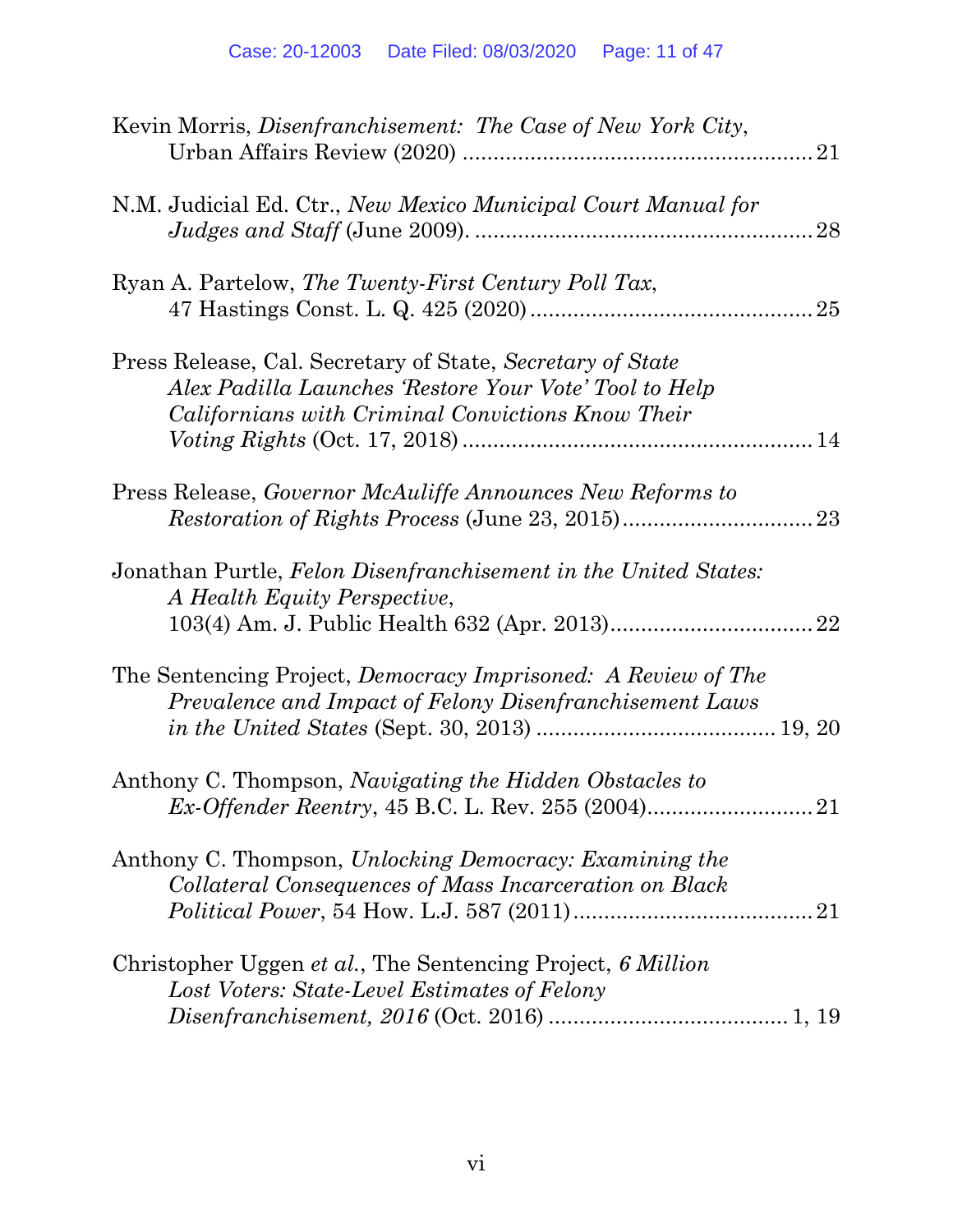<span id="page-11-0"></span>

| Christopher Uggen & Jeff Manza, <i>Democratic Contraction? Political</i><br>Consequences of Felon Disenfranchisement in the United States,                             |
|------------------------------------------------------------------------------------------------------------------------------------------------------------------------|
| Christopher Uggen & Jeff Manza, Voting and Subsequent Crime<br>and Arrest: Evidence from a Community Sample,<br>36 Colum. Hum. Rts. L. Rev. 193 (2004)  12, 13, 15, 16 |
| Va. Compensation Bd., FY18 Fines and Fees Report (Dec. 2018)29                                                                                                         |
| VCU News, Restoring Voting Rights of Felons Is Good Public Policy,                                                                                                     |
| Voter Registration Protection Act: Hearing on S.B. 488 Before S.<br>Comm. on Educ., Health & Envtl. Affairs,                                                           |
| Erika Wood, Brennan Ctr. for Justice, Restoring the Right to Vote                                                                                                      |
| Dr. Nicolas Yagoda, Addressing Health Disparities Through Voter<br>22                                                                                                  |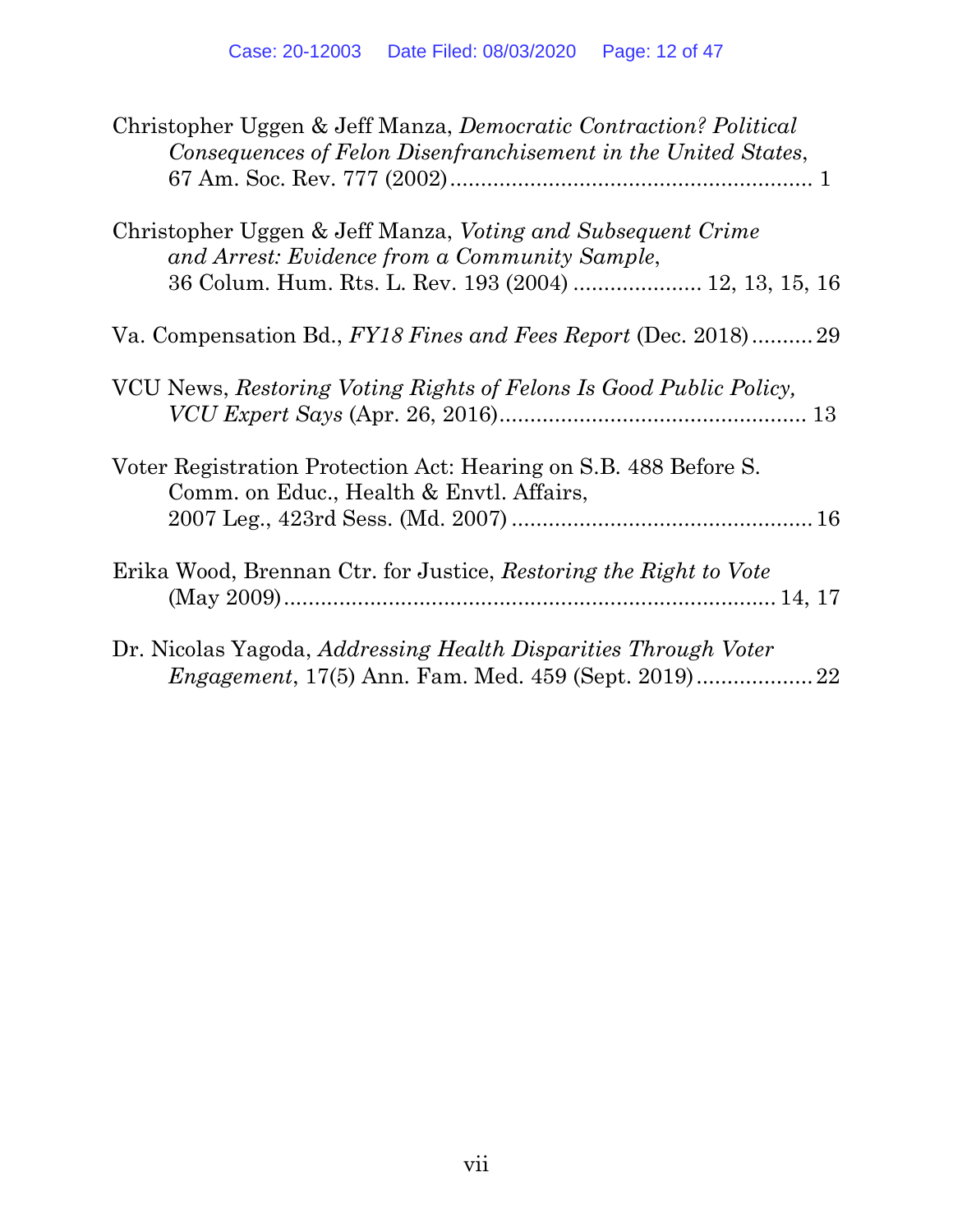#### **IDENTITY AND INTEREST OF** *AMICI* **STATES**

The District of Columbia, Illinois, California, Colorado,

Connecticut, Delaware, Hawaii, Maryland, Massachusetts, Michigan, Minnesota, Nevada, New Jersey, New Mexico, New York, Oregon, Pennsylvania, Vermont, Virginia, and Washington ("*Amici* States") submit this brief in support of Plaintiffs-Appellees pursuant to Federal Rule of Appellate Procedure 29(a)(2) and Eleventh Circuit Rule 35-8.

As of 2016, an estimated 6.1 million people across the United States could not vote because of state laws that disenfranchise individuals convicted of felony offenses.1 By contrast, "restoration of voting rights" can "provide[] a clear marker of reintegration and acceptance as a stakeholder in a community of law-abiding citizens."2 To that end, States are actively grappling with their felon disenfranchisement laws. Since 1997, 23 States, including several

<sup>1</sup> Christopher Uggen *et al.*, The Sentencing Project, *6 Million Lost Voters: State-Level Estimates of Felony Disenfranchisement, 2016* at 3 (Oct. 2016), <https://www.sentencingproject.org/wp-content/uploads>/ 2016/10/6-Million-Lost-Voters.pdf. All websites were last visited on July 30, 2020.

<sup>2</sup> Christopher Uggen & Jeff Manza, *Democratic Contraction? Political Consequences of Felon Disenfranchisement in the United States*, 67 Am. Soc. Rev. 777, 794 (2002).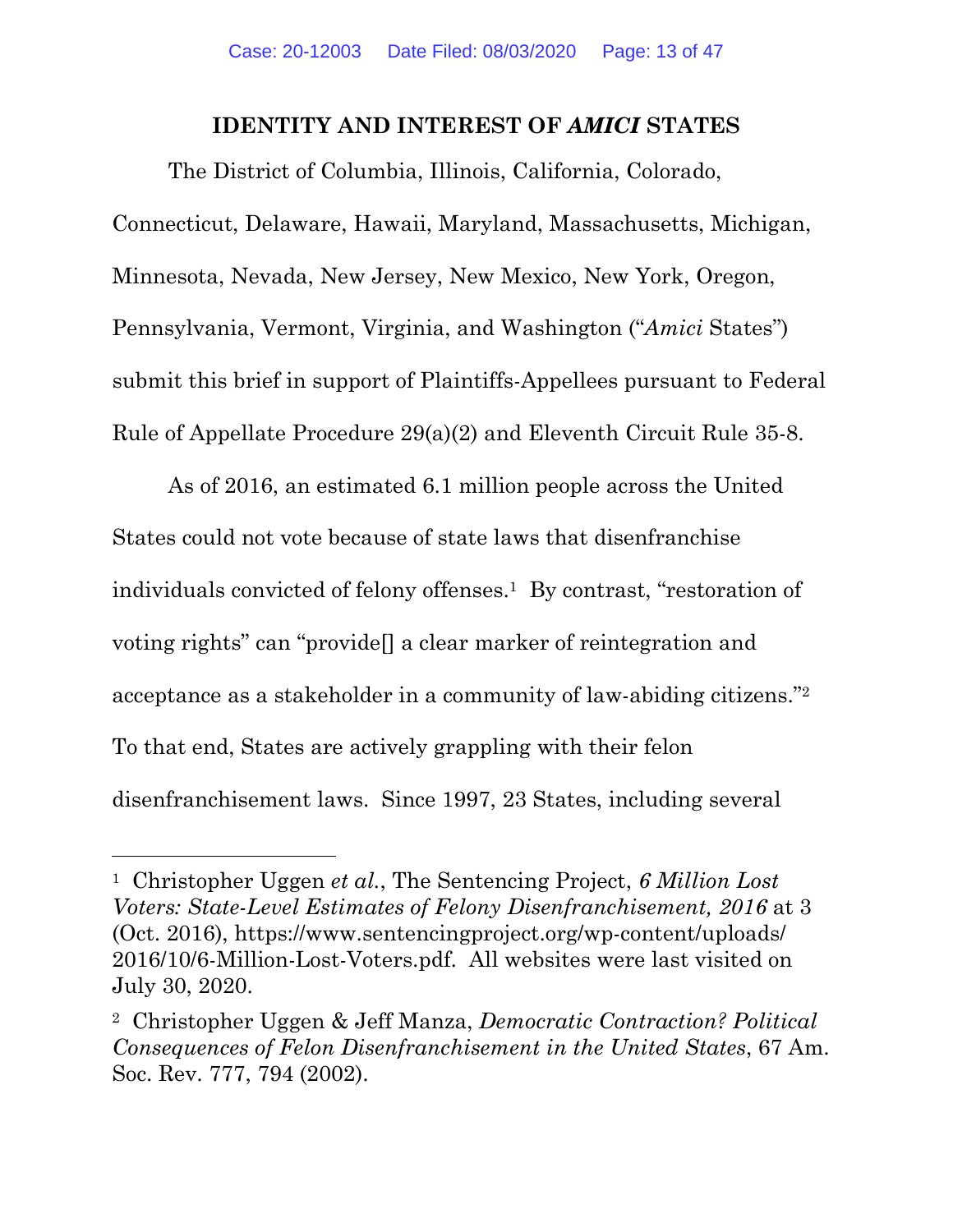*Amici*, "have moved towards restoring the voting rights of individuals who have been convicted of felonies."<sup>3</sup> These initiatives to expand the franchise—which range from repealing permanent disenfranchisement laws to instituting administrative systems that notify returning citizens of their rights—embrace the notion that allowing former felons to vote benefits both the returning citizens and the communities they rejoin.

Although the *Amici* States have reached different conclusions on how best to expand the franchise, $4$  they share an interest in promoting civic participation and public safety by reintegrating former felons as full-fledged, productive members of their societies. Florida's Senate Bill 7066 ("SB-7066")—which denies restoration indefinitely for all those who have not paid their legal financial obligations ("LFOs")—is out of step with these important interests. The *Amici* States thus urge this Court to uphold the district court's judgment.

<sup>3</sup> Bruce E. Cain & Brett Parker, *The Uncertain Future of Felon Disenfranchisement*, 84 Mo. L. Rev. 935, 938 (2019).

<sup>4</sup>*See, e.g.*, Jean Chung, The Sentencing Project, *Felony Disenfranchisement: A Primer* 1 (updated Dec. 2019), <https://www.sentencingproject.org/publications/felony>disenfranchisement-a-primer/ (download PDF).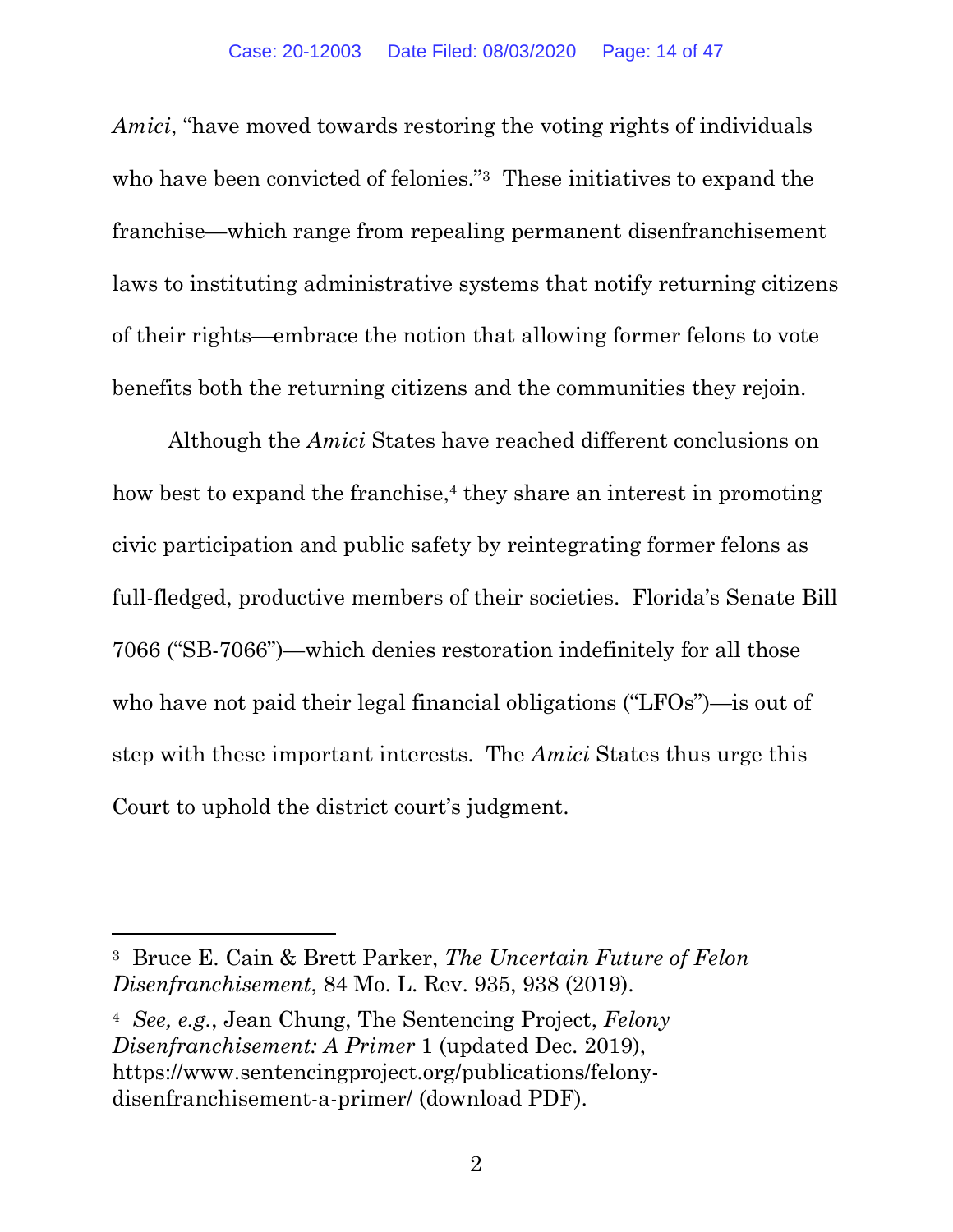#### **SUMMARY OF ARGUMENT**

At issue is whether Florida's pay-to-vote system—which indefinitely denies returning citizens the right to vote based on their inability to pay outstanding LFOs and does not provide adequate procedural protections for determining the amount owed—is constitutional. In defense of this system, the Florida defendants and their *amici* argue that SB-7066 is no different than other laws "across the country" that have created an exception to disenfranchisement for those who have paid in full their debts to society, Tex. Am. Br. at 3, or that have made "voting more expensive for some people than others," Fla. Br. at 23. Accordingly, they argue, if SB-7066 is deemed unconstitutional, many States will be put to a "Hobson's choice" between "re-enfranchising more broadly and re-enfranchising no one." Tex. Am. Br. at 1, 3-6; Fla. Br. at 4-5. The *Amici* States disagree.

To begin, only two States in addition to Florida indefinitely deny the right to vote to any returning citizen who has not fully paid his or her LFOs. The vast majority of States have not imposed such a severe burden, and many in recent years have taken additional measures to expand the franchise and facilitate restoration. This clear and growing

3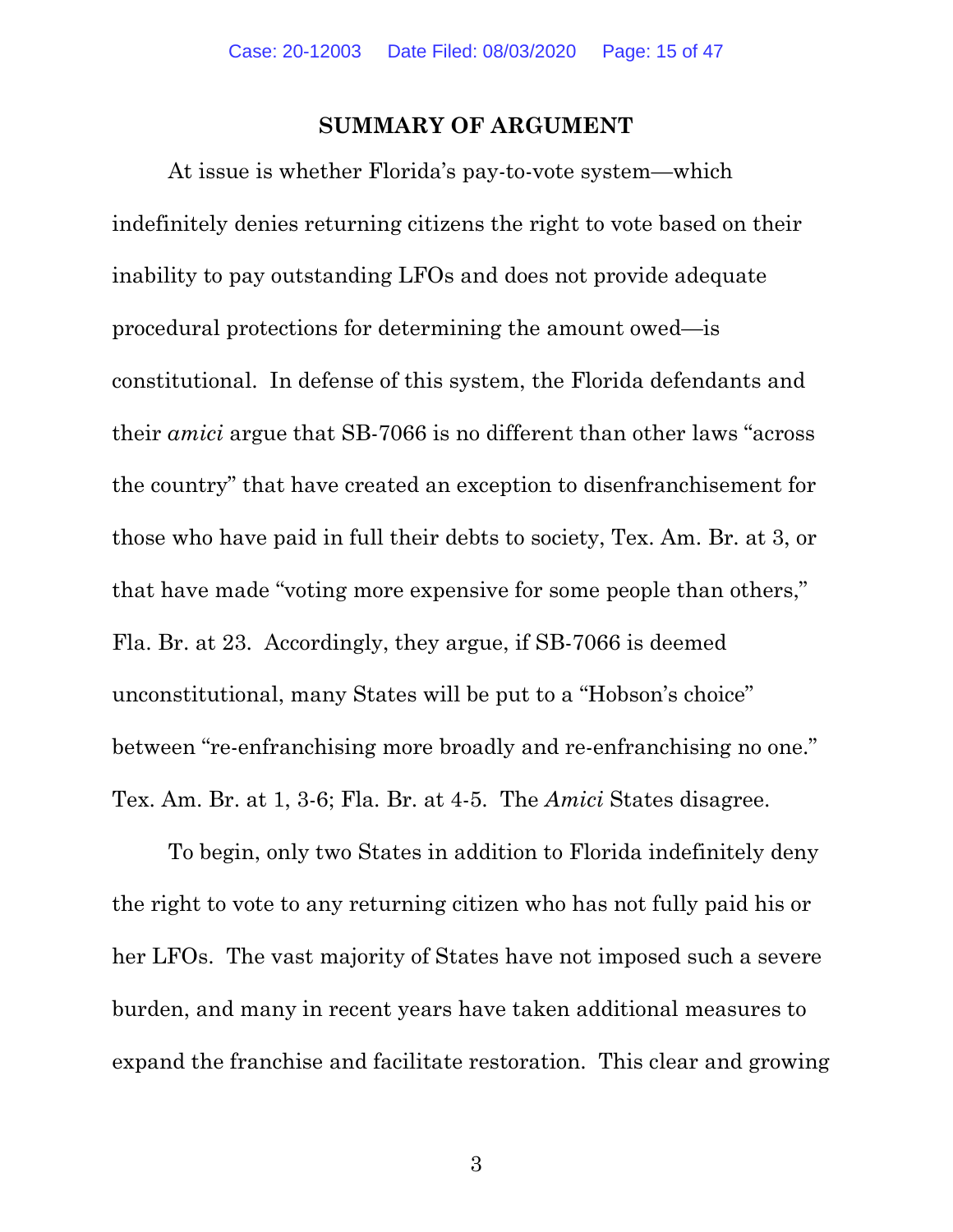consensus toward re-enfranchisement reflects the *Amici* States' understanding—which is supported by empirical evidence—that restoring voting rights to former felons helps these individuals to fully reintegrate into their communities, fosters civic participation, and improves public safety. By contrast, restrictive laws like SB-7066 disparately harm minority communities without any attendant benefit. States retain other means to enforce judgments that do not require indefinite disenfranchisement, and there is no evidence that pay-to-vote systems actually promote full payment of LFOs. This is especially true here, where Florida has not established an administrative vehicle for returning citizens to ascertain what, if anything, they owe.

In short, the district court's conclusion that SB-7066 is unconstitutional does not forebode a reversal of the clear trend among the States toward re-enfranchisement of former felons or endanger the many kinds of state systems that promote restoration of the right to vote. The *Amici* States thus agree with the plaintiffs that the district court's judgment should be affirmed.

4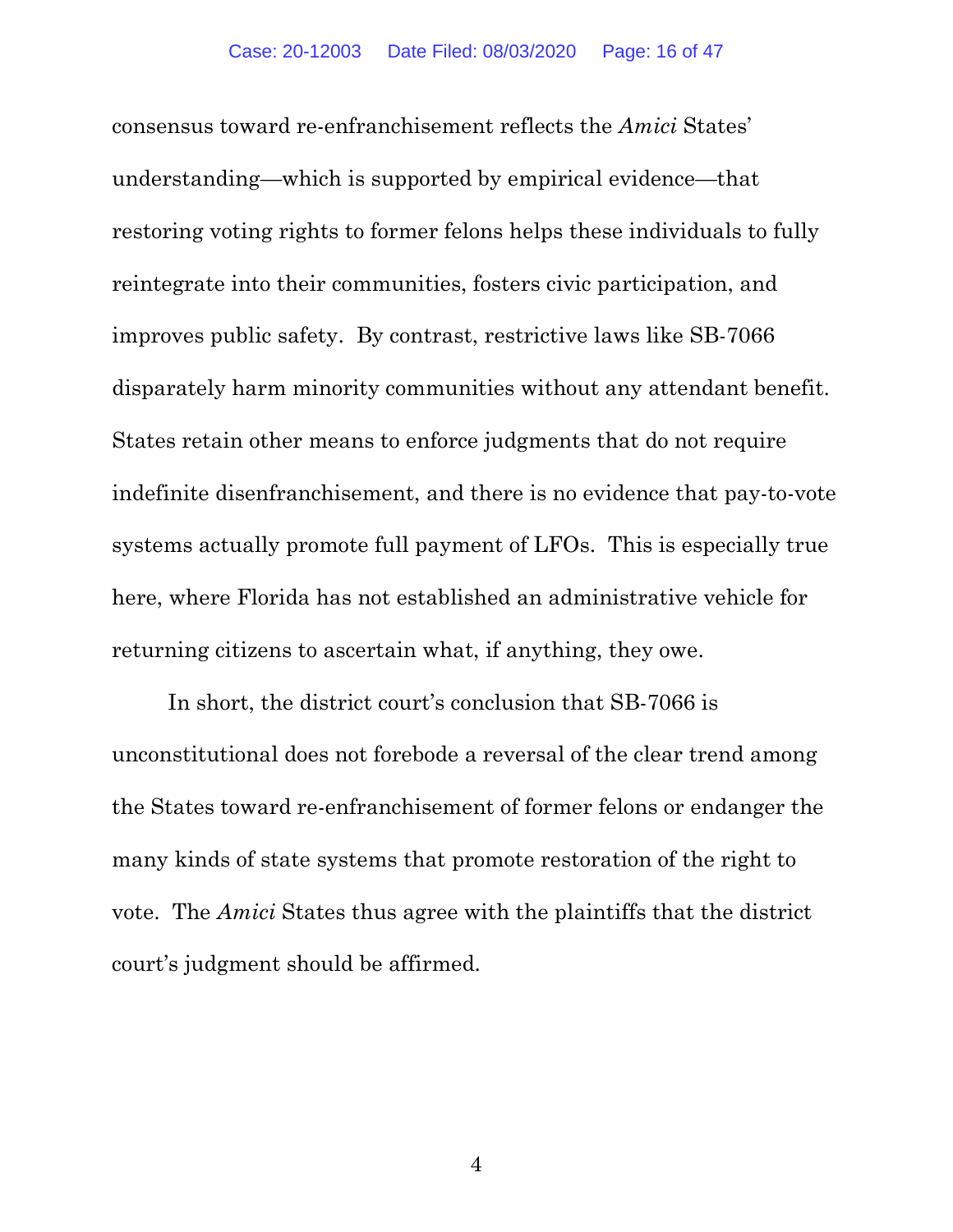### **ARGUMENT**

## <span id="page-16-0"></span>**I. States Have Successfully Expanded The Franchise To Former Felons.**

Over the past 20 years, States have restored the right to vote to more than one million people by reforming their felon disenfranchisement laws.5 These reform efforts include laws repealing lifetime disenfranchisement, allowing felons to vote while completing the terms of their probation or parole, eliminating requirements to pay LFOs, and providing information to felons leaving correctional facilities about restoration of their voting rights and voter registration.

As one example of actions taken in recent years, Florida,

Maryland, Nebraska, Nevada, and New Mexico repealed laws that had permanently disenfranchised convicted felons.6 Similarly, Delaware

<sup>5</sup> Morgan McLeod, The Sentencing Project, *Expanding the Vote: Two Decades of Felony Disenfranchisement Reform* 3 (Oct. 2018), <https://www.sentencingproject.org/wp-content/uploads/2018/10>/ Expanding-the-Vote-1997-2018.pdf.

<sup>6</sup>*See* Voting Restoration Amendment, Ballot Initiative 14-01 (Fla. 2018); Andrew A. Green, *Felons Gain Right to Vote*, Balt. Sun (Apr. 25, 2007), <https://www.baltimoresun.com/news/bs-xpm-2007-04-25>- 0704250234-story.html (describing Maryland law replacing lifetime disenfranchisement with restoration upon completion of sentence); L.B. 53, 99th Leg., 1st Sess. (Neb. 2005) (repealing lifetime disenfranchisement and automatically restoring voting rights two years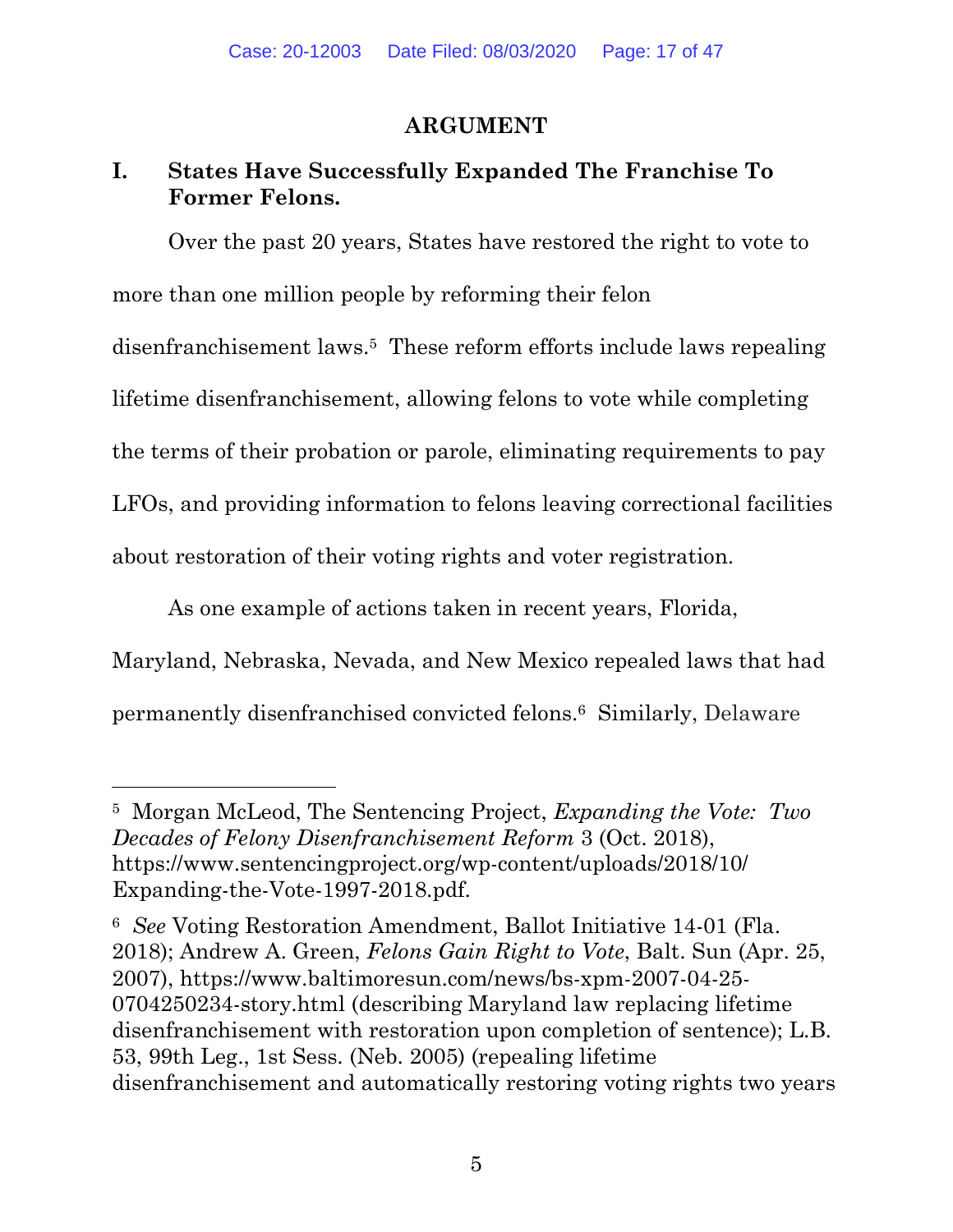<span id="page-17-0"></span>amended its laws to repeal permanent disenfranchisement except as to those who commit enumerated disqualifying felonies, and Wyoming lifted restrictions on the ability of felons convicted of nonviolent offenses to regain the right to vote upon completion of their sentences.7

Other States have restored the right to vote to individuals living in their communities who are still under the supervision of the criminal justice system. For instance, California, Colorado, Connecticut, Louisiana, Maryland, New Jersey, New York, and Rhode Island have variously restored the right to vote to citizens completing the terms of either their felony probation, parole, or post-release community supervision.8 Likewise, Washington eliminated the requirement of

after completion of sentence); A.B. 431, 80th Sess. (Nev. 2019) (automatically restoring voting rights of all felons upon release from prison); S.B. 204, 2001 Reg. Sess. (N.M. 2001) (repealing lifetime disenfranchisement).

<sup>7</sup>*See* Del. Const. art. V § 2; Del. Code Ann. tit. 15, § 6102-6103; H.B. 75, 64th Leg., 2017 Gen. Sess. (Wyo. 2017).

<sup>8</sup>*See* A.B. 2466, 2015-2016 Reg. Sess. (Cal. 2016) (providing that citizens subject to post-release community supervision and those serving felony sentences in county jail are eligible to vote); H.B. 19-1266, 71st Gen. Assemb., 2019 Reg. Sess. (Colo. 2019) (restoring voting rights to parolees); H.B. 5042, 2001 Gen. Assemb., Jan. Sess. (Conn. 2001) (restoring voting rights to probationers); H.B. 265, 2018 Reg. Sess. (La. 2018) (restoring voting rights to felons, including those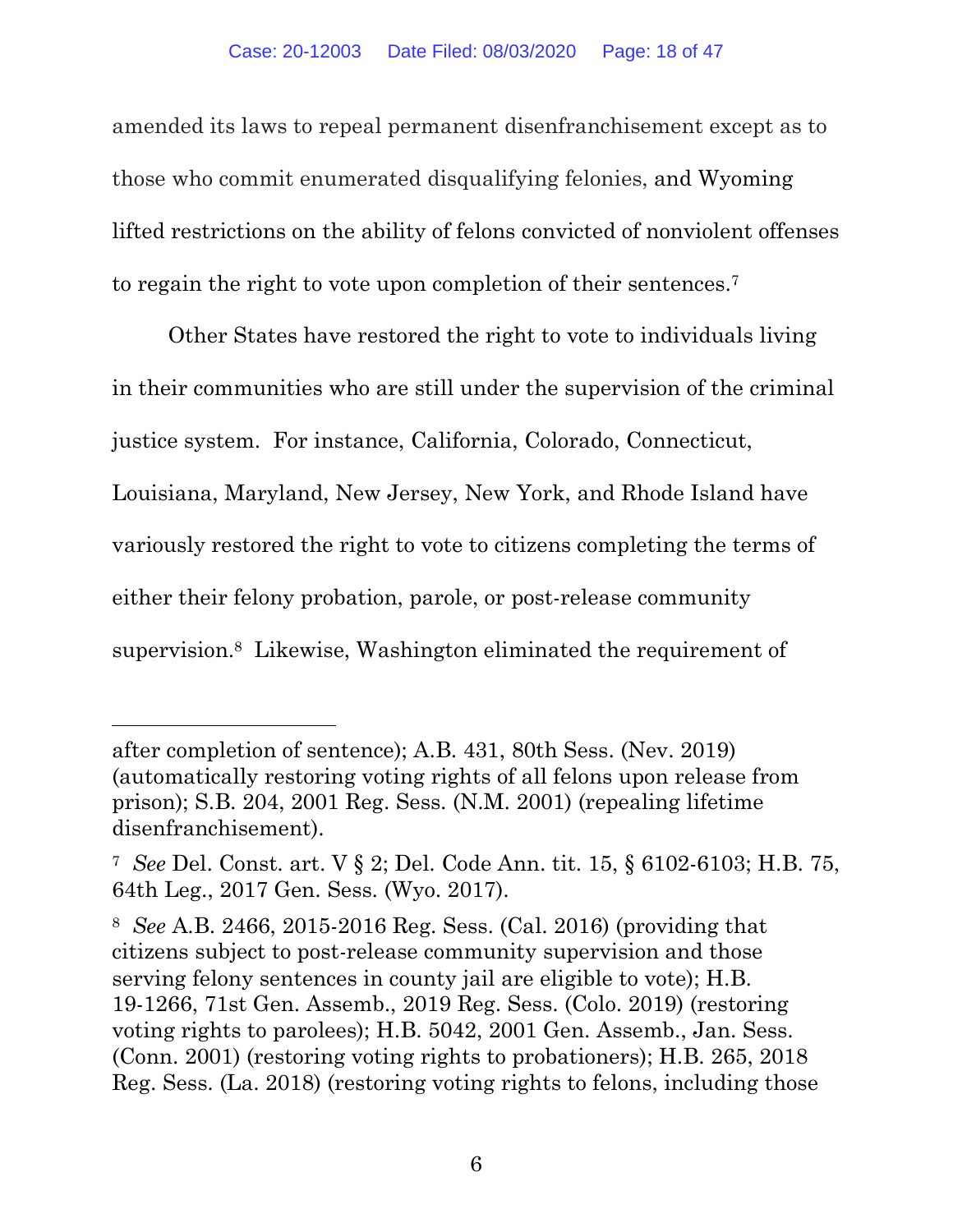<span id="page-18-0"></span>paying all fines, fees, costs, and restitution before regaining the right to vote.9

In addition to enacting laws altering the standards for restoration, some States have implemented administrative systems to better facilitate restoration efforts. In California, New Jersey, New Mexico, New York, and Washington, among others, state agencies must now notify felons of the process for seeking restoration of voting rights or provide information about their voting rights prior to or upon release from [incarceration.10](https://incarceration.10) These measures help to reduce confusion among

on parole or probation, who have not been incarcerated in the past five years); H.B. 980, 2015 Reg. Sess. (Md. 2015) (permitting felons discharged from incarceration to register to vote); A.B. 5823, 2018-2019 Reg. Sess. (N.J. 2019) (re-enfranchising felons on parole or probation); N.Y. Exec. Order No. 181 (Apr. 18, 2018) (restoring voting rights to parolees upon release from prison); H.B. 7938, 2006 Gen. Assemb., Jan. Sess. (R.I. 2006) (restoring voting rights upon discharge from incarceration). Additionally, in June 2020, the California Legislature approved placing a proposed constitutional amendment on the November 2020 ballot that would allow parolees to vote. *See* Cal. ACA-6, chaptered June 25, 2020. New York already permits felons on probation to vote. N.Y. Election Law § 5-106.

<sup>9</sup> H.B. 1517, 61st Leg., 2009 Reg. Sess. (Wash. 2009).

<sup>10</sup>*See* A.B. 1344, 2017-2018 Reg. Sess. (Cal. 2017) (requiring corrections officials to provide information about voting rights restoration online and in person to felons leaving prison); S.B. 2282, 2010-2011 Reg. Sess. (N.J. 2012) (requiring the State Commissioner of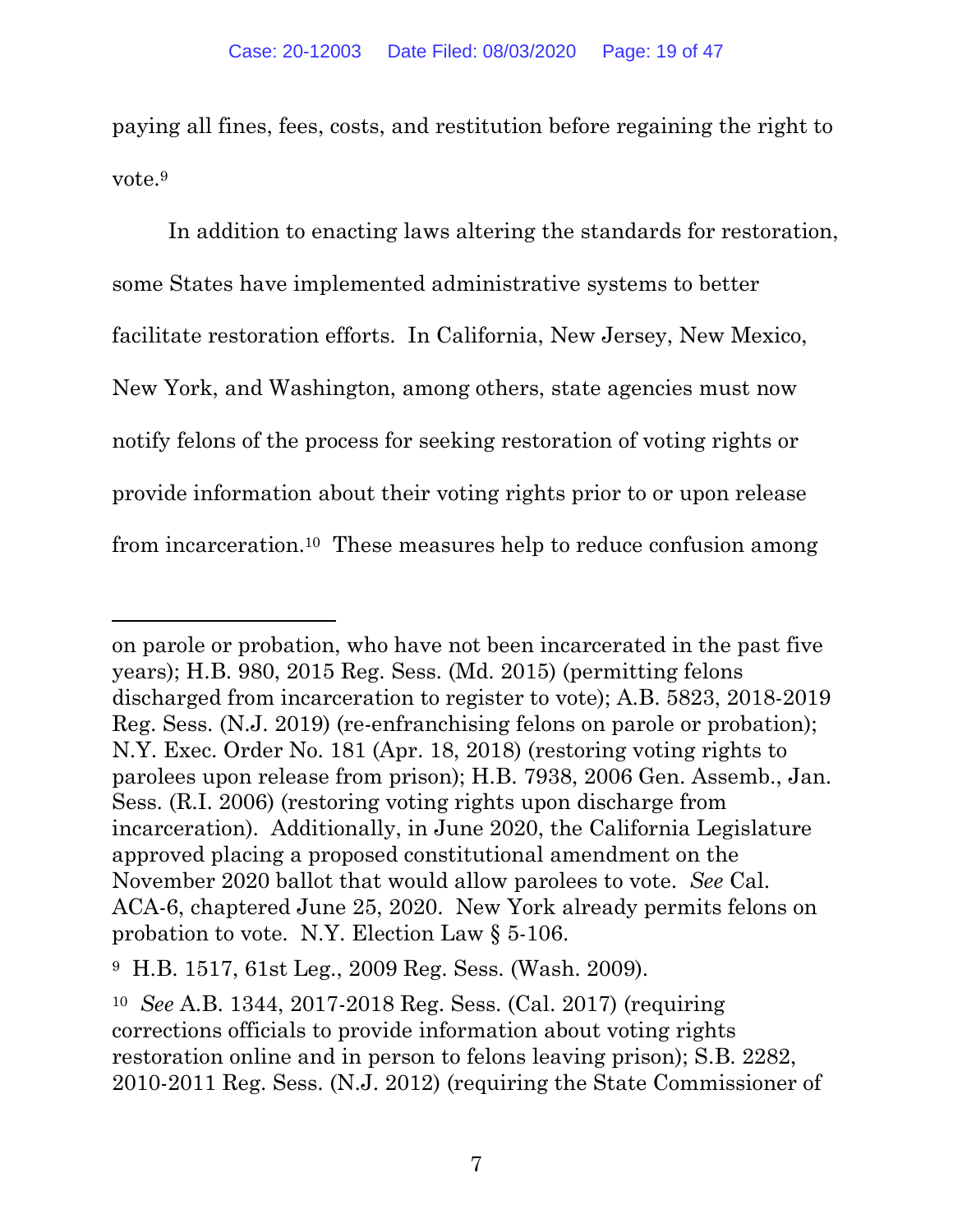returning citizens by advising them of the process for restoration of rights and providing the information needed to register to vote when eligible. They also encourage individuals returning from incarceration and reintegrating into their communities to exercise the franchise, when possible.

Furthermore, the Governors of both Kentucky and Virginia— States that still rely exclusively on clemency for re-enfranchisement have recently taken broad executive actions to restore the vote to returning citizens. In a 2019 executive order, for example, the Kentucky Governor restored the franchise to all nonviolent felons who had completed probation and parole.<sup>11</sup> And in 2016, the Governor of Virginia announced a restoration of rights policy to re-enfranchise returning citizens who have completed incarceration and any term of

Corrections to provide general written information of a returning citizen's right to vote prior to release); H.B. 64, 2005 Reg. Sess. (N.M. 2005) (requiring the corrections department to notify a former felon of his ability to register to vote upon completion of his sentence); A.B. 9706, 2010 Assemb., Reg. Sess. (N.Y. 2010) (requiring the corrections department to notify a former felon of his right to vote and provide a voter registration application upon release); S.B. 5207, 66th Leg., 2019 Reg. Sess. (Wash. 2019) (similar).

<sup>11</sup> Ky. Exec. Order No. 2019-003 (Dec. 12, 2019).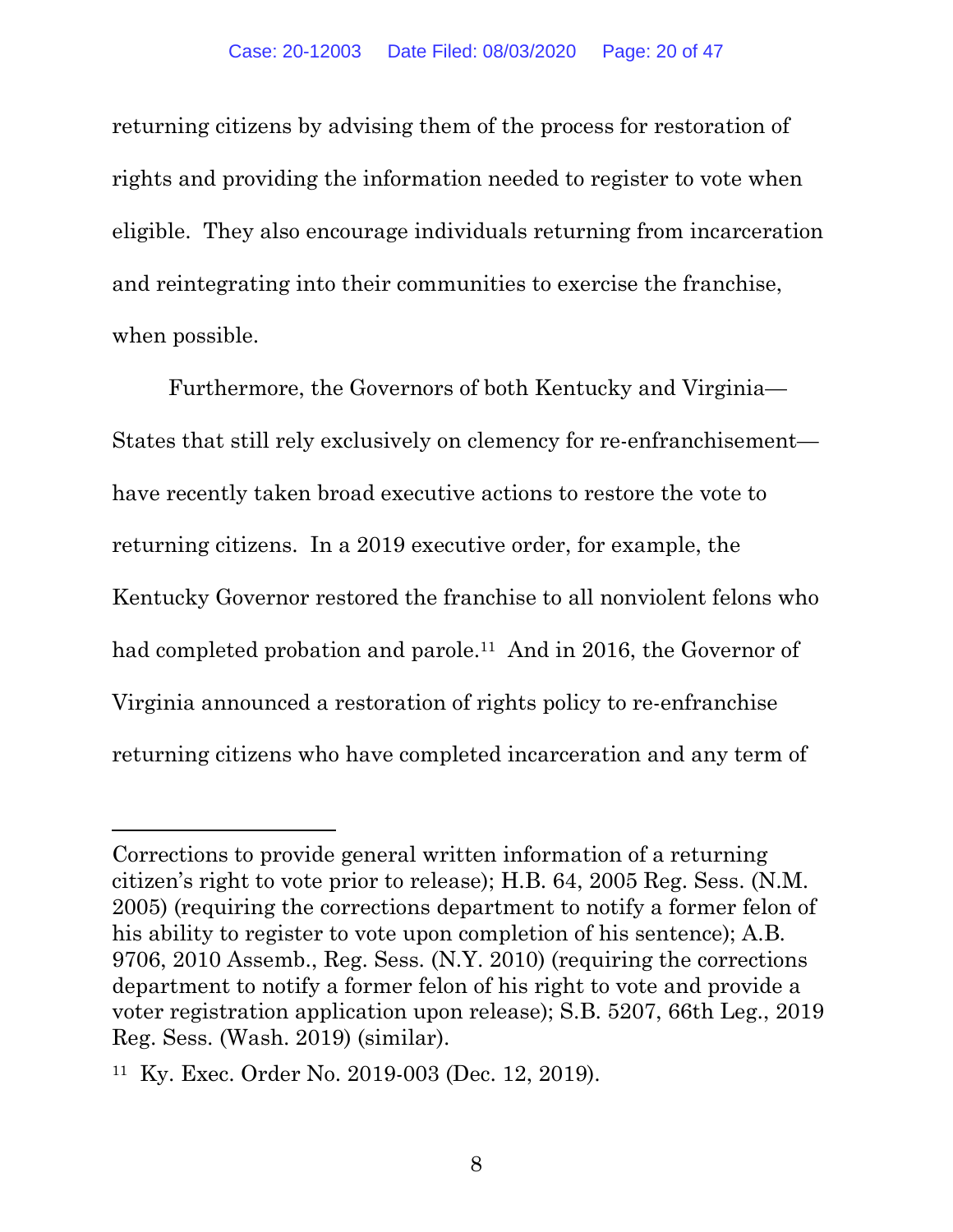<span id="page-20-0"></span>supervision, without regard to legal financial [obligations.12](https://obligations.12) Between 2016 and 2019, nearly 200,000 Virginians had their rights restored under that [policy.13](https://policy.13) 

As a result of these reforms, only two States in addition to Florida—Alabama and Arkansas—presently impose the restriction at issue here: indefinitely denying the right to vote to all felons who have not satisfied their LFOs.14 Seven others—Arizona, Connecticut, Georgia, Kansas, South Dakota, Tennessee, and Texas—also impose indefinite disenfranchisement based on outstanding LFOs, but only with respect to limited categories of convictions or certain kinds of financial [obligations.15](https://obligations.15)

<sup>12</sup> Governor McAuliffe's Restoration of Rights Policy (Aug. 22, 2016), <https://www.restore.virginia.gov/media/governorvirginiagov/restoration>of-rights/pdf/restoration-of-rights-policy-memo-82216.pdf.

<sup>13</sup> Margaret Barthel, *Nearly 200,000 Formerly Incarcerated Virginians Have Their Voting Rights Back. Will They Use Them?*, WAMU (Nov. 5, 2019), <https://wamu.org/story/19/11/05/nearly-200000-formerly>incarcerated-virginians-have-their-voting-rights-back-will-they-usethem/.

<sup>14</sup> Collateral Consequences Resources Center ("CCRC"), *Who Must Pay to Regain the Vote? A 50-State Survey* 4 (July 2020), <https://ccresourcecenter.org/wp-content/uploads/2020/07/Who-Must-Pay>to-Regain-the-Vote-A-50-State-Survey.pdf.

<sup>15</sup>*Id.*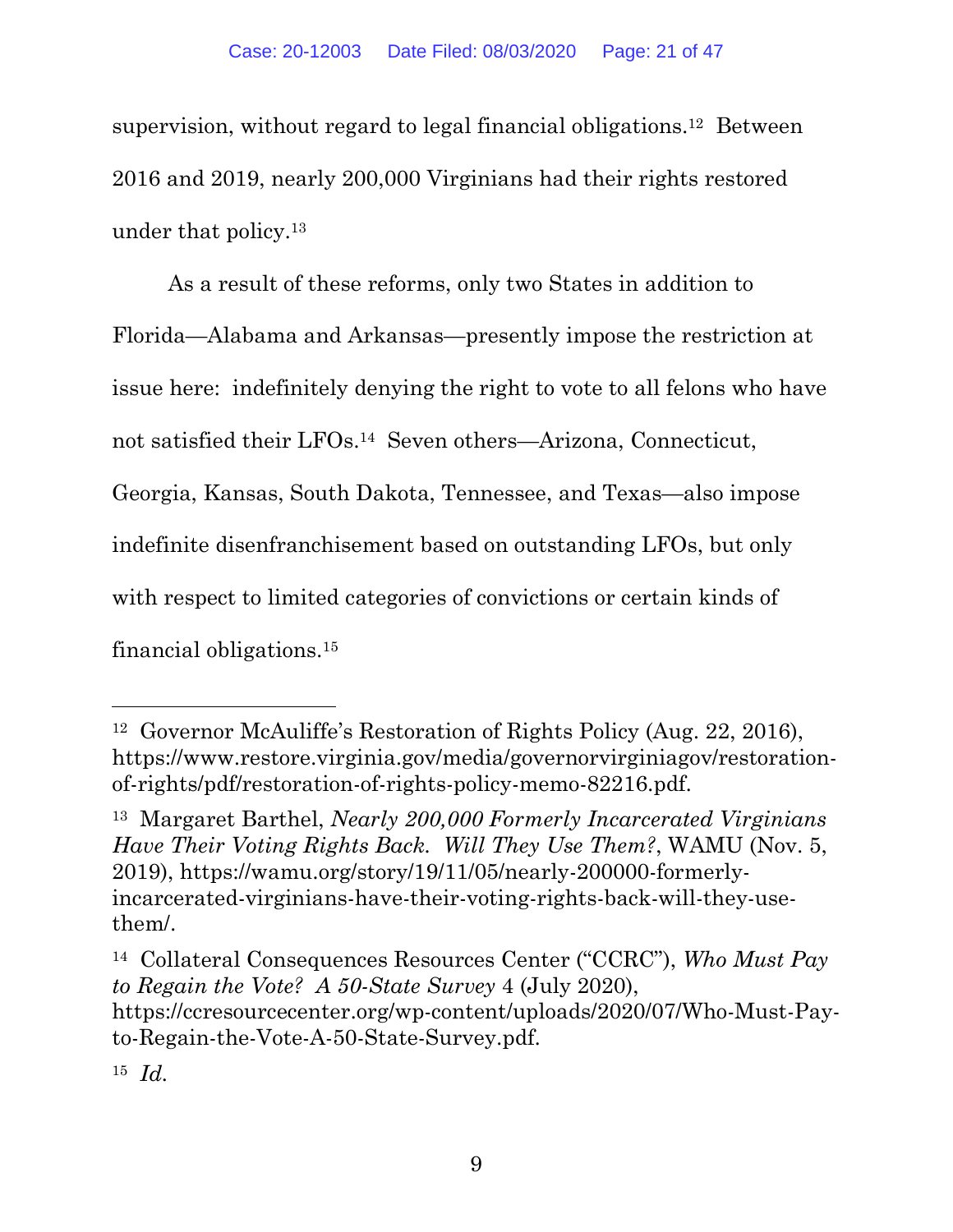<span id="page-21-0"></span>The remaining 40 States and the District of Columbia do not place such a severe requirement on former felons. Of these, 20 States and the District of Columbia do not take LFOs into account when restoring the franchise: two States do not restrict in any way the voting rights of convicted felons, including those currently in prison;16 17 States and the District of Columbia automatically restore a former felon's voting rights upon release from incarceration;17 and Oklahoma re-enfranchises its residents after a fixed period prescribed in the judgment or [sentence.18](https://sentence.18) An additional four States restore the franchise by constitutional clemency power—either via individual application or through an

<sup>16</sup> Chung, *supra* note 5, at 1 (updated Dec. 2019) (Maine and Vermont). Additionally, the Council of the District of Columbia recently enacted an emergency bill that temporarily expands the franchise to residents currently incarcerated for felony convictions. B23-825, 23rd Council (D.C. 2020). The Council is also considering a bill that would permanently enfranchise currently incarcerated residents. B23-324, 23rd Council (D.C. 2019).

<sup>17</sup> CCRC, *supra* note 14 at 4 (Colorado, Hawaii, Illinois, Indiana, Maryland, Massachusetts, Michigan, Montana, Nevada, New Hampshire, New Jersey, North Dakota, Ohio, Oregon, Pennsylvania, Rhode Island, and Utah).

<sup>18</sup>*Id.*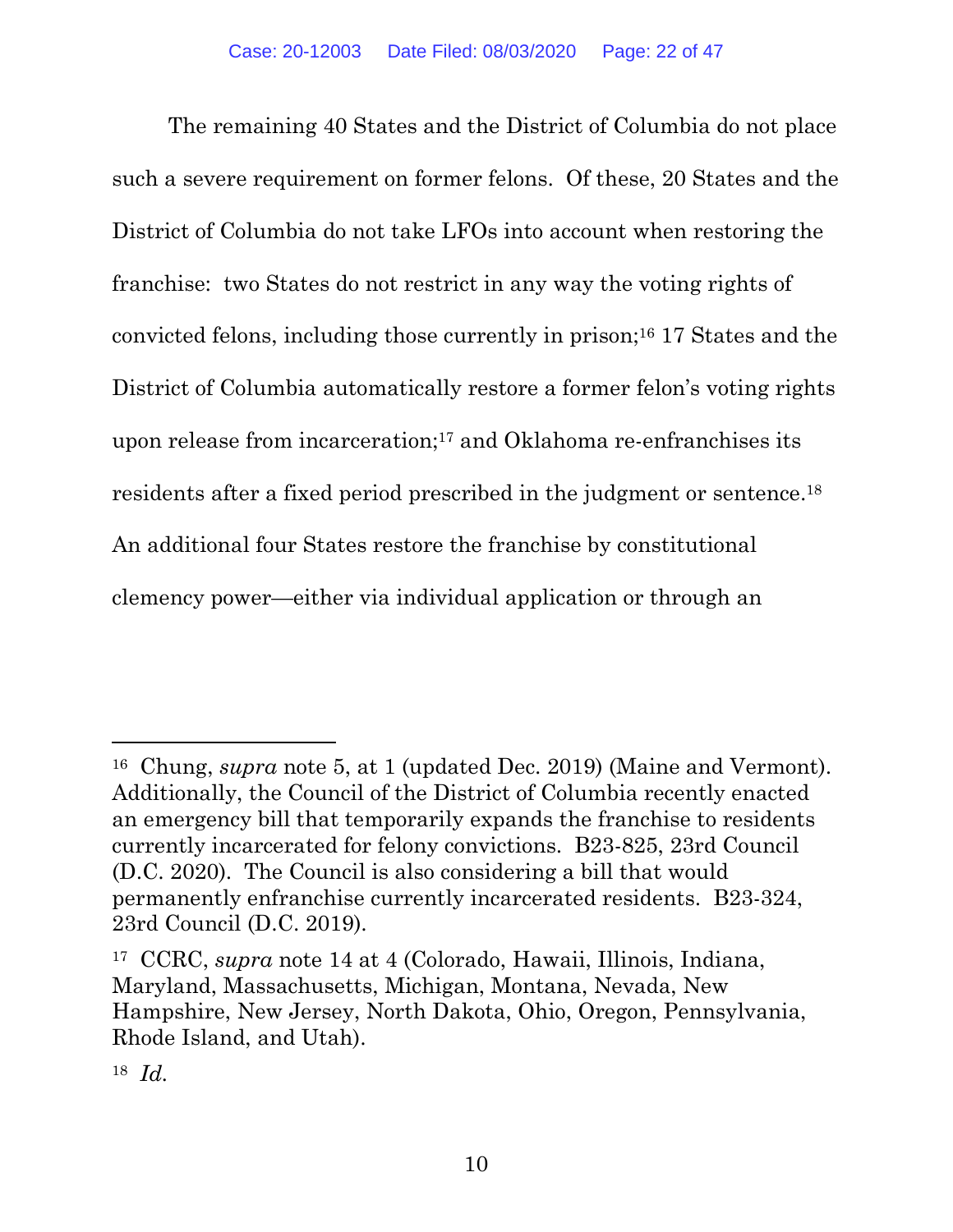<span id="page-22-0"></span>executive order—with no set requirement that LFOs be paid prior to application for [clemency.19](https://clemency.19) 

Finally, in the 16 remaining States, nonpayment of legal financial obligations may result, sometimes indirectly, in delayed restoration of the franchise in certain [circumstances.20](https://circumstances.20) These States' systems take many different forms. Regardless of the system imposed, though, these States do not restrict the franchise indefinitely for failure to pay LFOs. For example, some States—such as Nebraska and New Mexico—have created exceptions to the LFO requirement for those who establish [indigency.21](https://indigency.21)

All told, these trends reflect a clear and growing consensus among the States toward facilitating restoration and expanding the franchise. That so few States impose an indefinite ban on re-enfranchisement based on outstanding LFOs is consistent with these recent efforts.

<sup>19</sup>*Id.* (Iowa, Kentucky, Mississippi, and Virginia).

<sup>20</sup>*Id.* (Alaska, California, Delaware, Idaho, Louisiana, Minnesota, Missouri, Nebraska, New Mexico, New York, North Carolina, South Carolina, Washington, West Virginia, Wisconsin, and Wyoming).

<sup>21</sup>*Id.* at 4, 10-11 (citing Neb. Rev. Stat. § 29-2208; N.M. Stat. Ann. § 31-  $12-3(A)$ ).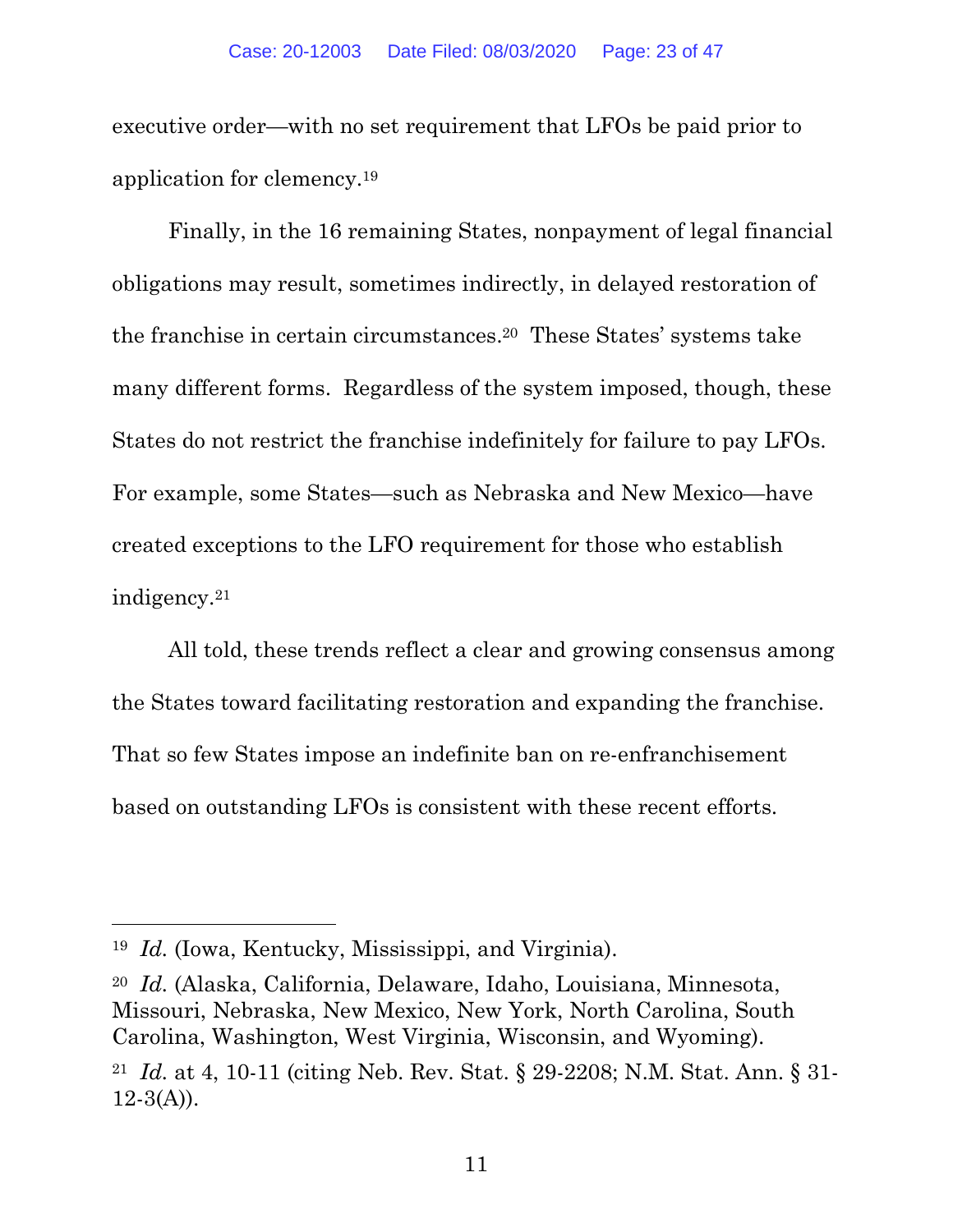## **II. States' Recent Experiences Have Shown That Expanding The Franchise Benefits Their Residents And Communities.**

As discussed, States have successfully expanded the franchise to former felons in recent years. These efforts reflect the *Amici* States' understanding that restoring voting rights to former felons helps these individuals to fully reintegrate into their communities, thereby fostering civic participation and improving public safety. By contrast, restrictive disenfranchisement laws like SB-7066 disparately harm minority communities and mute their political voices. Put simply, it is in States' interest to broaden the franchise to former felons who have successfully rejoined their communities.

## **A. Expanding the franchise to returning citizens promotes reintegration, civic participation, and public safety.**

It is well established that individuals who engage in prosocial behavior when released from incarceration are more likely to reintegrate into their communities and desist from criminal [activities.22](https://activities.22)  Indeed, studies observe that "attachment to social institutions such as

<sup>22</sup> Christopher Uggen & Jeff Manza, *Voting and Subsequent Crime and Arrest: Evidence from a Community Sample*, 36 Colum. Hum. Rts. L. Rev. 193, 196 (2004).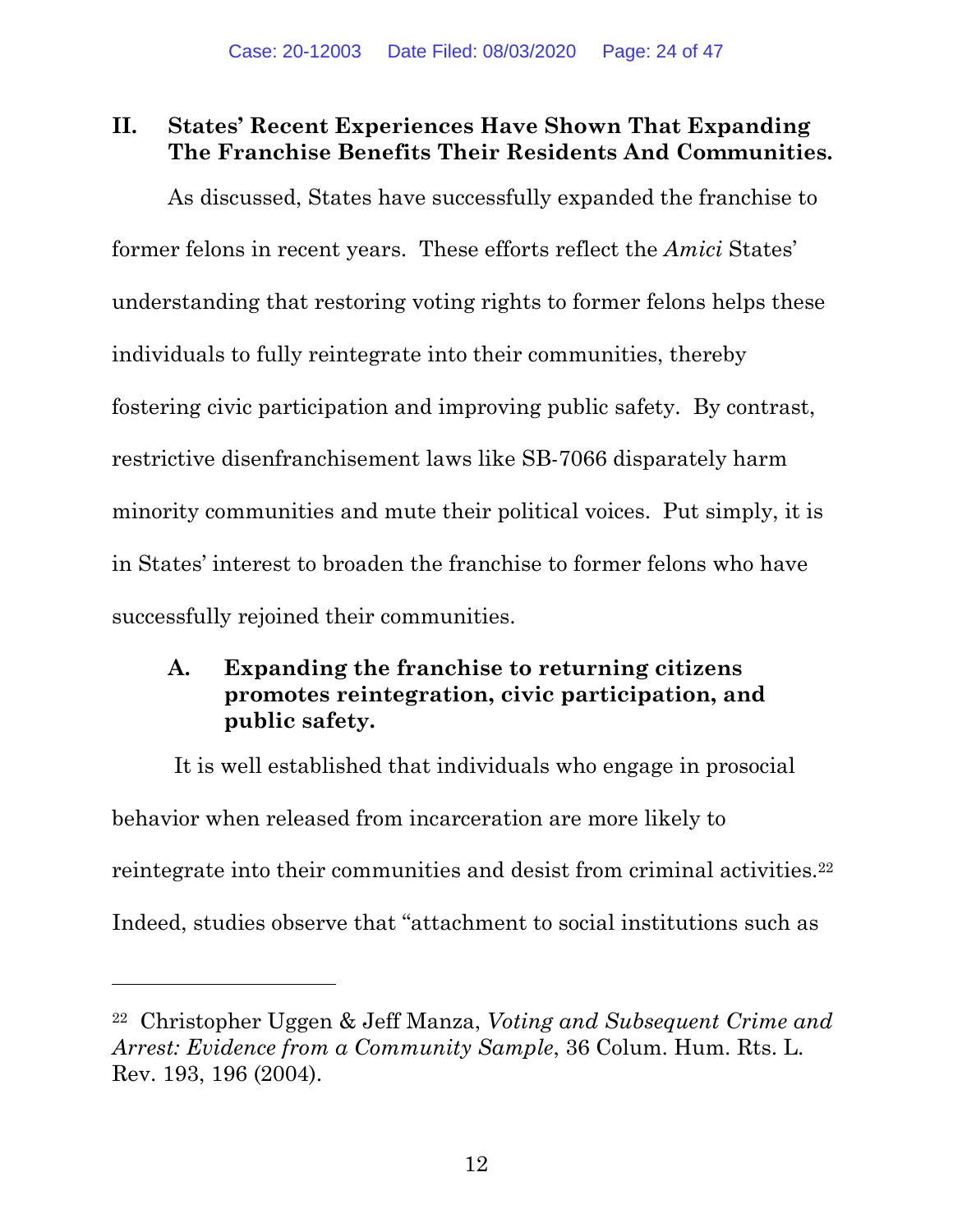<span id="page-24-0"></span>families and labor markets increase the reciprocal obligations between people and provide individuals with a stake in conforming behavior."23

In much the same way, allowing former felons to vote can foster prosocial behavior; when former felons vote, "they are doing what all voters do: actively endorsing the political system."24 Participating in the political process "produces citizens with a generalized sense of efficacy, who believe that they have a stake in the political system," which, "in turn, fosters continued political participation."<sup>25</sup> In this way, civic restoration "communicates to the ex-felon that she or he is still part of the community and has a stake in the democratic process."26 When individuals are excluded from this process, by contrast, they "express a feeling of being an 'outsider.'"27

<sup>23</sup>*Id.* 

<sup>24</sup> Alec C. Ewald, *An "Agenda for Demolition": The Fallacy and the Danger of the "Subversive Voting" Argument for Felony Disenfranchisement*, 36 Colum. Hum. Rts. L. Rev. 109, 130 (2004).

<sup>25</sup>*Voting and Subsequent Crime and Arrest*, *supra* note 22, at 198.

<sup>26</sup> VCU News, *Restoring Voting Rights of Felons Is Good Public Policy, VCU Expert Says* (Apr. 26, 2016), [https://news.vcu.edu/article/](https://news.vcu.edu/article) Restoring\_voting\_rights\_of\_felons\_is\_good\_public\_policy\_VCU\_expert.

<sup>27</sup> Mark Haase, *Civil Death in Modern Times: Reconsidering Felony Disenfranchisement in Minnesota*, 99 Minn. L. Rev. 1913, 1926 (2015).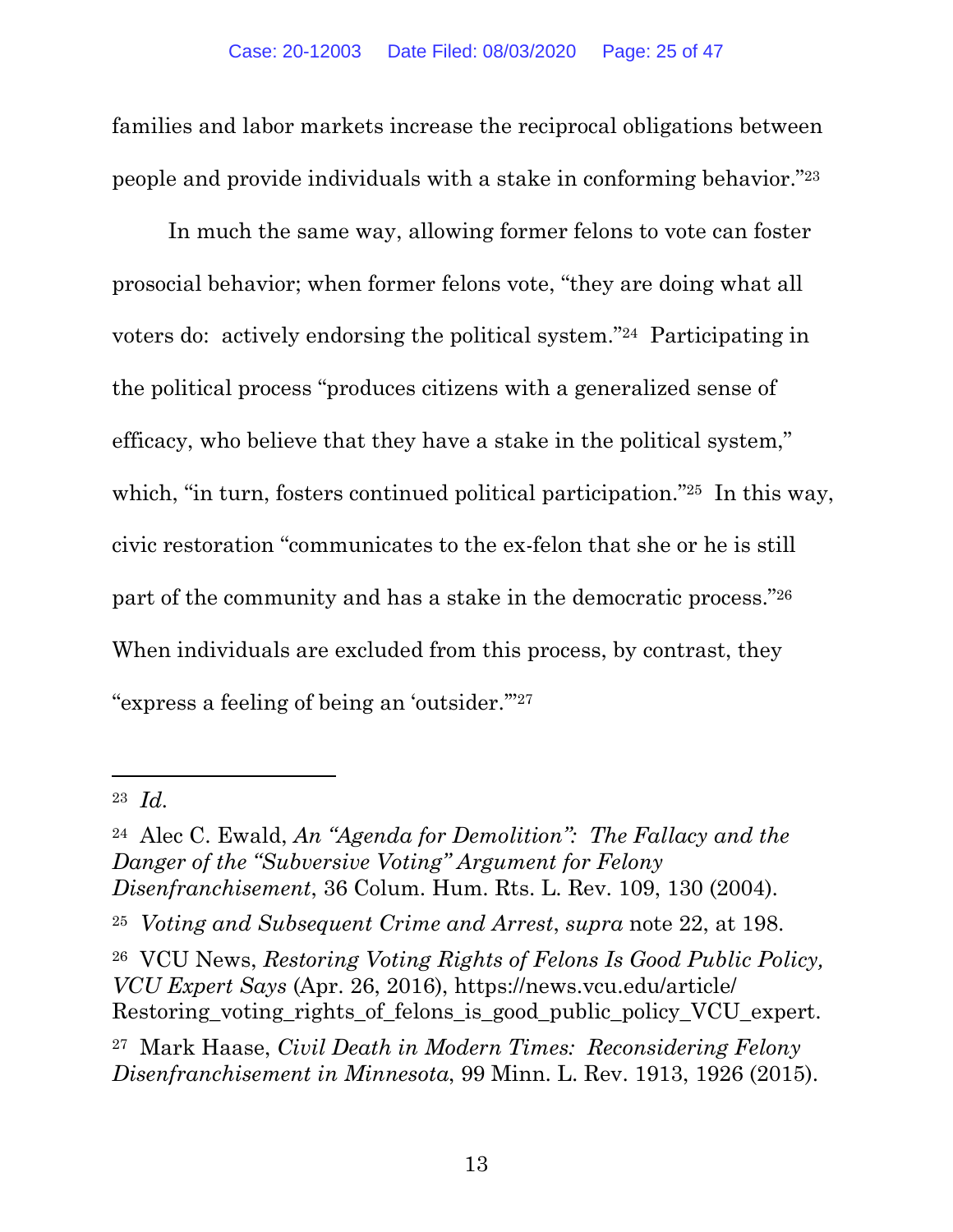<span id="page-25-0"></span>The experience of the *Amici* States confirms that when former felons are fully reintegrated into their communities, "it can help transform one's identity from deviant to law-abiding citizen."28 Accordingly, efforts by the *Amici* States to expand the franchise embrace the idea that "restoring voting rights to ex-felons may facilitate reintegration efforts and perhaps even improve public safety."29 As recognized in an executive order issued by the New York Governor, for instance, there is "a strong positive correlation between the civic engagement associated with voting and reduced rates of recidivism, which improves the public safety for all New Yorkers."<sup>30</sup>

<sup>28</sup> Erika Wood, Brennan Ctr. for Justice, *Restoring the Right to Vote* 8 (May 2009), [https://www.brennancenter.org/sites/default/files/2019-](https://www.brennancenter.org/sites/default/files/2019) 08/Report\_Restoring-the-Right-to-Vote.pdf.

<sup>29</sup> Christina Beeler, Article, *Felony Disenfranchisement Laws: Paying and Re-Paying a Debt to Society*, 21 U. Pa. J. Const. L. 1071, 1088 (2019) (internal quotations omitted).

<sup>30</sup> N.Y. Exec. Order No. 181, at 1; *see also* Press Release, Cal. Secretary of State, *Secretary of State Alex Padilla Launches 'Restore Your Vote' Tool to Help Californians with Criminal Convictions Know Their Voting Rights* (Oct. 17, 2018),<https://www.sos.ca.gov/administration/news>releases-and-advisories/2018-news-releases-and-advisories/secretarystate-alex-padilla-launches-restore-your-vote-tool-help-californianscriminal-convictions-know-their-voting-rights/ ("Civic engagement can be a critical piece in reintegrating formerly incarcerated Californians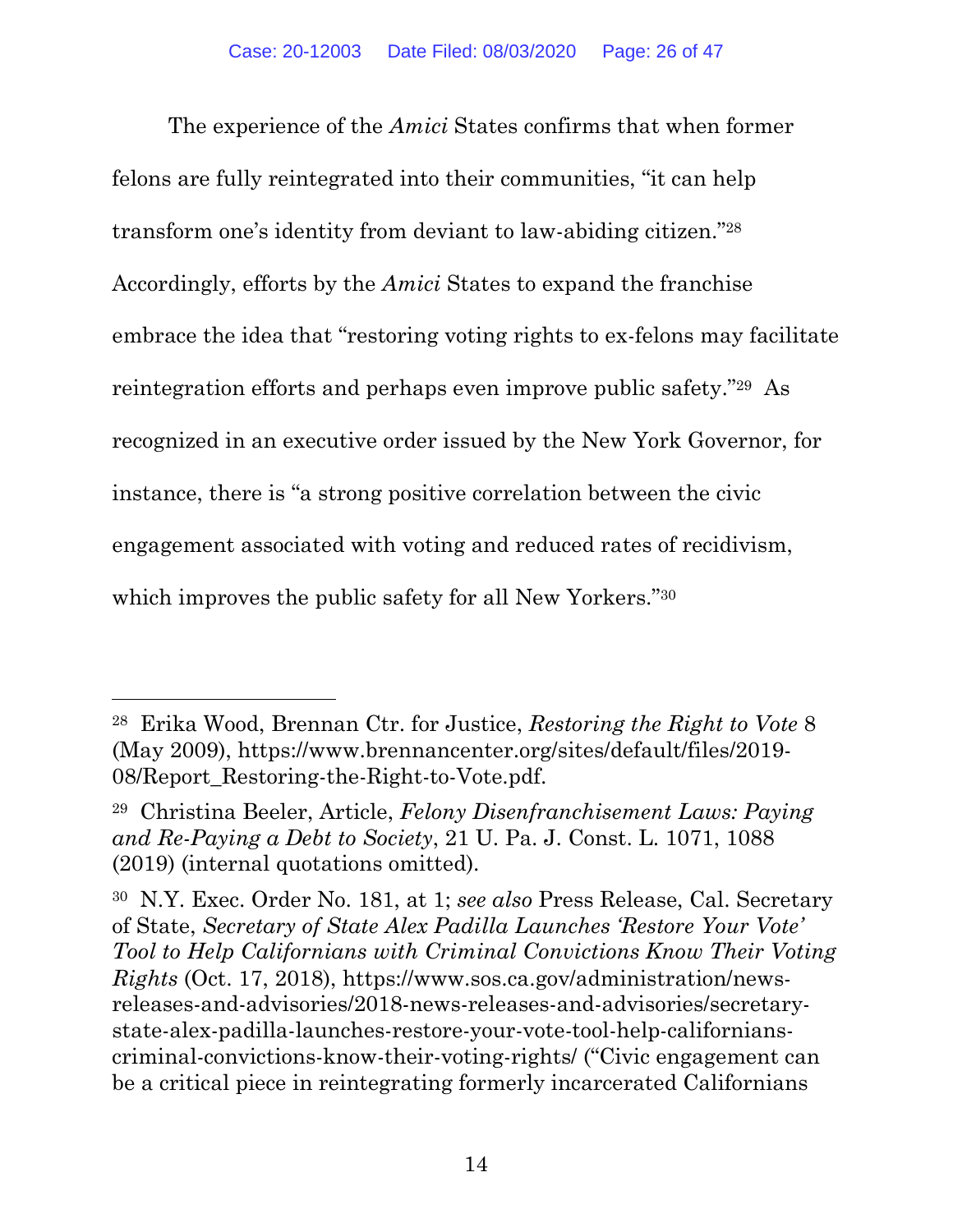<span id="page-26-0"></span>Studies of former felons' voting behavior—including one centered on Floridians—support this conclusion. Indeed, a report by the Florida Parole Commission noted a decrease in recidivism beginning in April 2007,31 when then-Governor Crist had revised Florida's rules of executive clemency to automatically restore the rights of most nonviolent felons upon completion of their [sentences.32](https://sentences.32) The report found that between April 2007 and March 2011—the period when Governor Crist's clemency rules automatically restored civil rights approximately 11% of former felons reoffended, as compared with 33% of individuals released between 2001 and 2008.33

Another study found "consistent differences between voters and non-voters in rates of subsequent arrest, incarceration, and

into their communities and reducing recidivism." (internal quotations omitted)).

<sup>31</sup> James Call, *Study Shows Ex-Cons Benefit from Rights Restoration*, wfsu Pub. Media,<https://news.wfsu.org/show/capital-report/2011-07>- 29/study-shows-ex-cons-benefit-from-rights-restoration.

<sup>32</sup> Abby Goodnough, *In a Break from the Past, Florida Will Let Felons Vote*, N.Y. Times (Apr. 6, 2007), [https://www.nytimes.com/2007/04/06/](https://www.nytimes.com/2007/04/06) us/06florida.html.

<sup>33</sup> Call, *supra* note 31.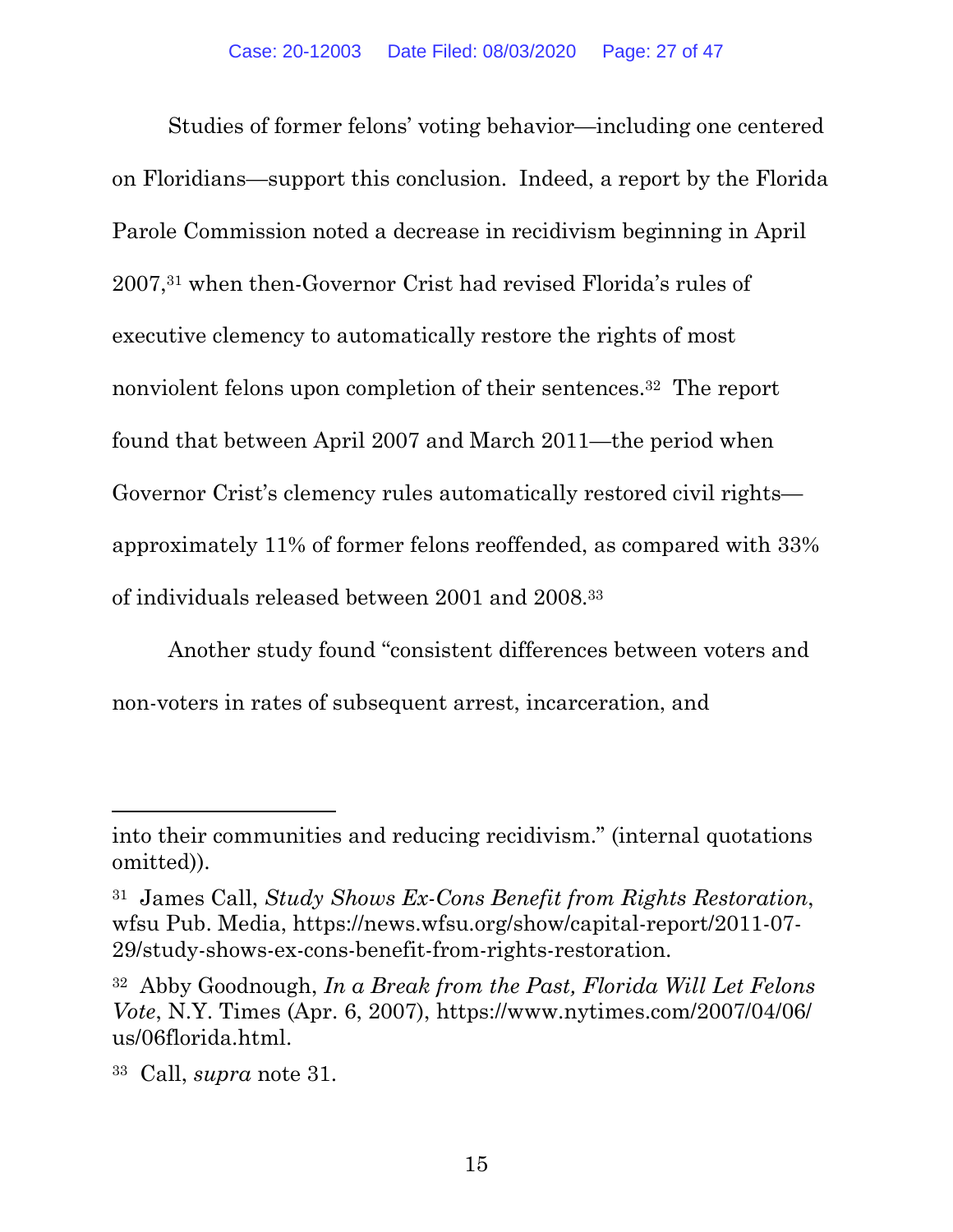<span id="page-27-0"></span>self-reported criminal behavior."34 This survey of one thousand former high school students analyzed "the effects of voting participation in the 1996 election upon self-reported crime and arrest in the years from 1997 to 2000."35 The study found that "[a]mong former arrestees, about 27% of the non-voters were re-arrested, relative to 12% of the voters."36 These studies suggest that "[w]hile the single behavioral act of casting a ballot is unlikely to be the sole factor that turns felons' lives around, the act of voting manifests the desire to participate as a law-abiding stakeholder in a larger society."37

Law enforcement authorities have endorsed this view by supporting several States' voting restoration laws. For example, a police officer testified before the Maryland Legislature that reenfranchisement "promotes the successful reintegration of formerly incarcerated people, preventing further crime and making our

<sup>34</sup>*Voting and Subsequent Crime and Arrest*, *supra* note 22, at 213.

<sup>35</sup>*Id.* at 200.

<sup>36</sup>*Id.* at 205.

<sup>37</sup>*Id.* at 213.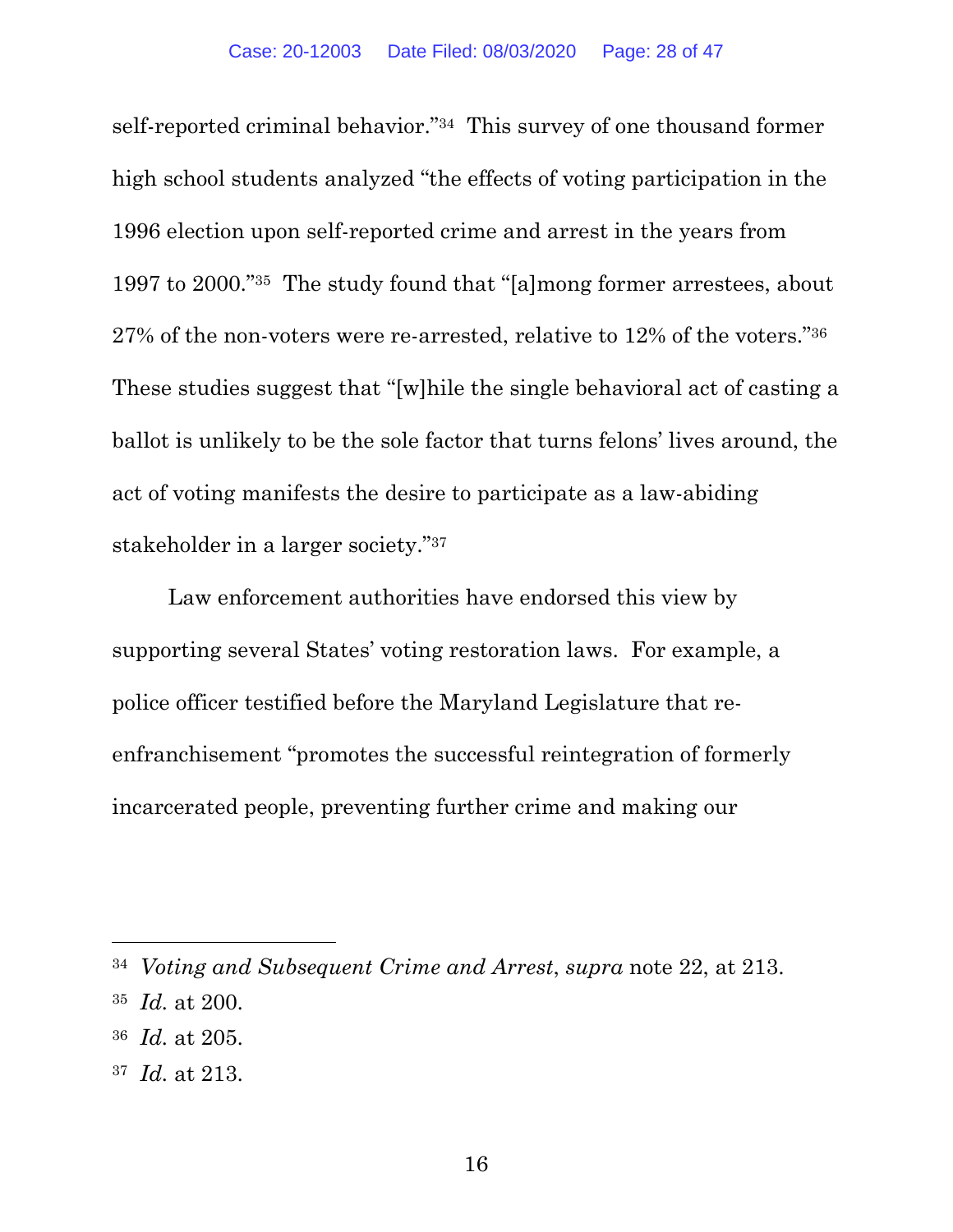<span id="page-28-0"></span>neighborhoods safer."38 Similarly, a former city police chief in Rhode Island wrote that disenfranchisement "disrupts the re-entry process and weakens the long-term prospects for sustainable rehabilitation," whereas "[v]oting—like reconnecting with family, getting a job, and finding a decent place to live—is part of a responsible return to life in the community."39

State legislators have similarly endorsed the notion that restoring voting rights encourages former felons to rejoin society as productive members of their communities. In Colorado, for example, the legislature declared that restoring voting rights to parolees "will help to develop and foster in these individuals the values of citizenship that will result in significant dividends to them and society as they resume their places in their communities." Colo. H.B. 19-1266 § 1(c). States have also recognized that restoring the franchise benefits their

39 Dean Esserman & H. Philip West, *Without a Vote, Citizens Have No Voice*, The Providence Journal (Sept. 25, 2006), <https://www.brennancenter.org/sites/default/files/legacy/Democracy/Ess> erman%20op-ed%209-25-06.pdf.

<sup>38</sup>*Restoring the Right to Vote*, *supra* note 28, at 11 (quoting Voter Registration Protection Act: Hearing on S.B. 488 Before S. Comm. on Educ., Health & Envtl. Affairs, 2007 Leg., 423rd Sess. (Md. 2007) (written testimony of Ron Stalling, Nat'l Black Police Ass'n)).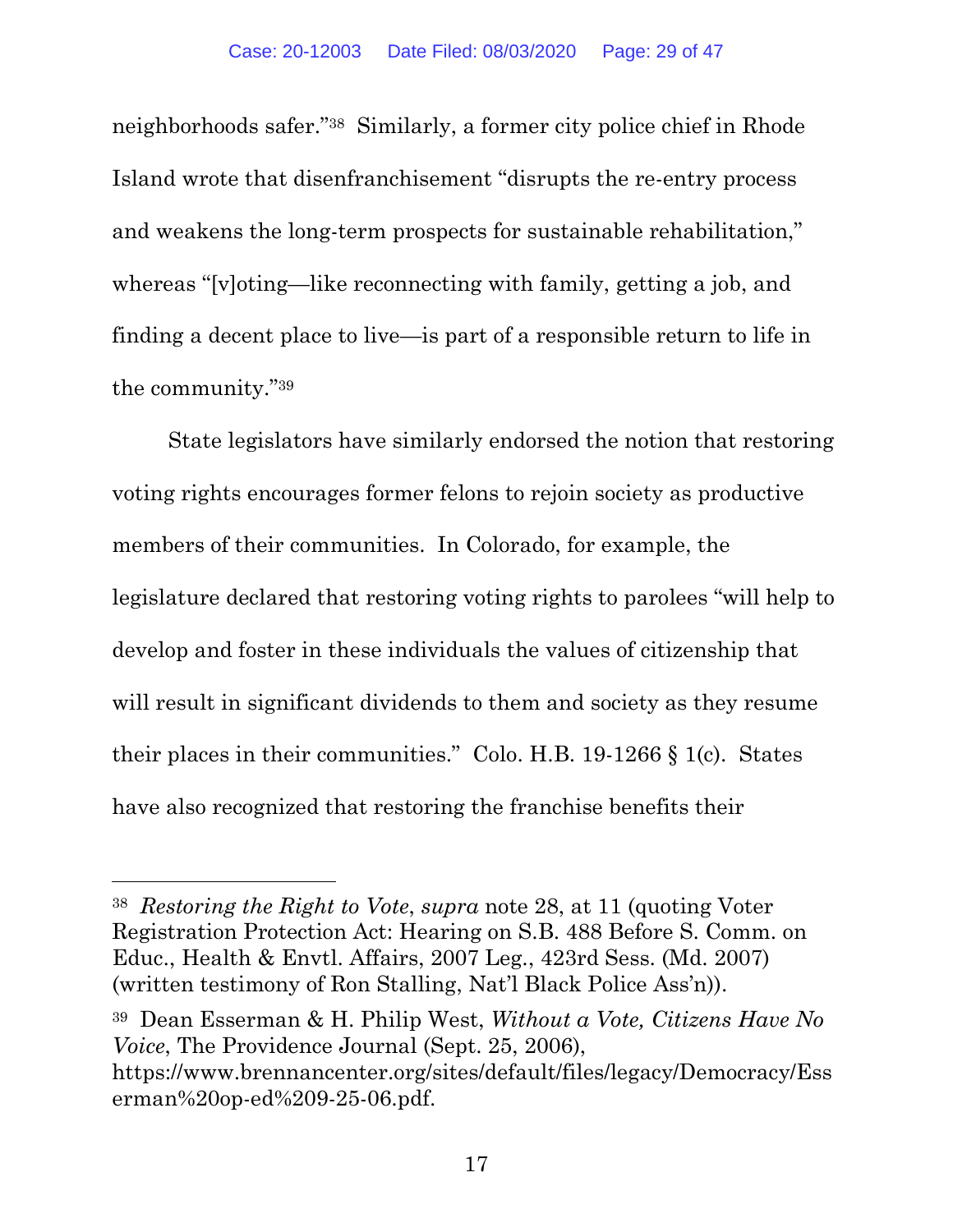<span id="page-29-0"></span>communities more broadly by promoting civic participation. According to the Rhode Island Legislature, "[r]estoring the right to vote strengthens our democracy by increasing voter participation and helps people who have completed their incarceration to reintegrate into society." R.I. H.B. 7938 § 1(1).

Policymakers have also observed that by welcoming former felons back as full-fledged members of their communities, re-enfranchisement can improve overall public safety. Washington State legislators thus credited testimony that "restoration of the right to vote encourages offenders to reconnect with their community and become good citizens, thus reducing the risk of recidivism." Wash. H. Comm. on State Gov't & Tribal Affairs, Report on H.B. 1517, 2009 Reg. Sess., at 3 (2009). And the New Jersey legislature found that "[t]here is no evidence that denying the right to vote to people with criminal convictions serves any legitimate public safety purpose." N.J. A.B. 5823 § 1(f).

In sum, the *Amici* States share the view that expanding the franchise to returning citizens promotes reintegration into their communities, which, in turn, enhances civic participation and public safety.

18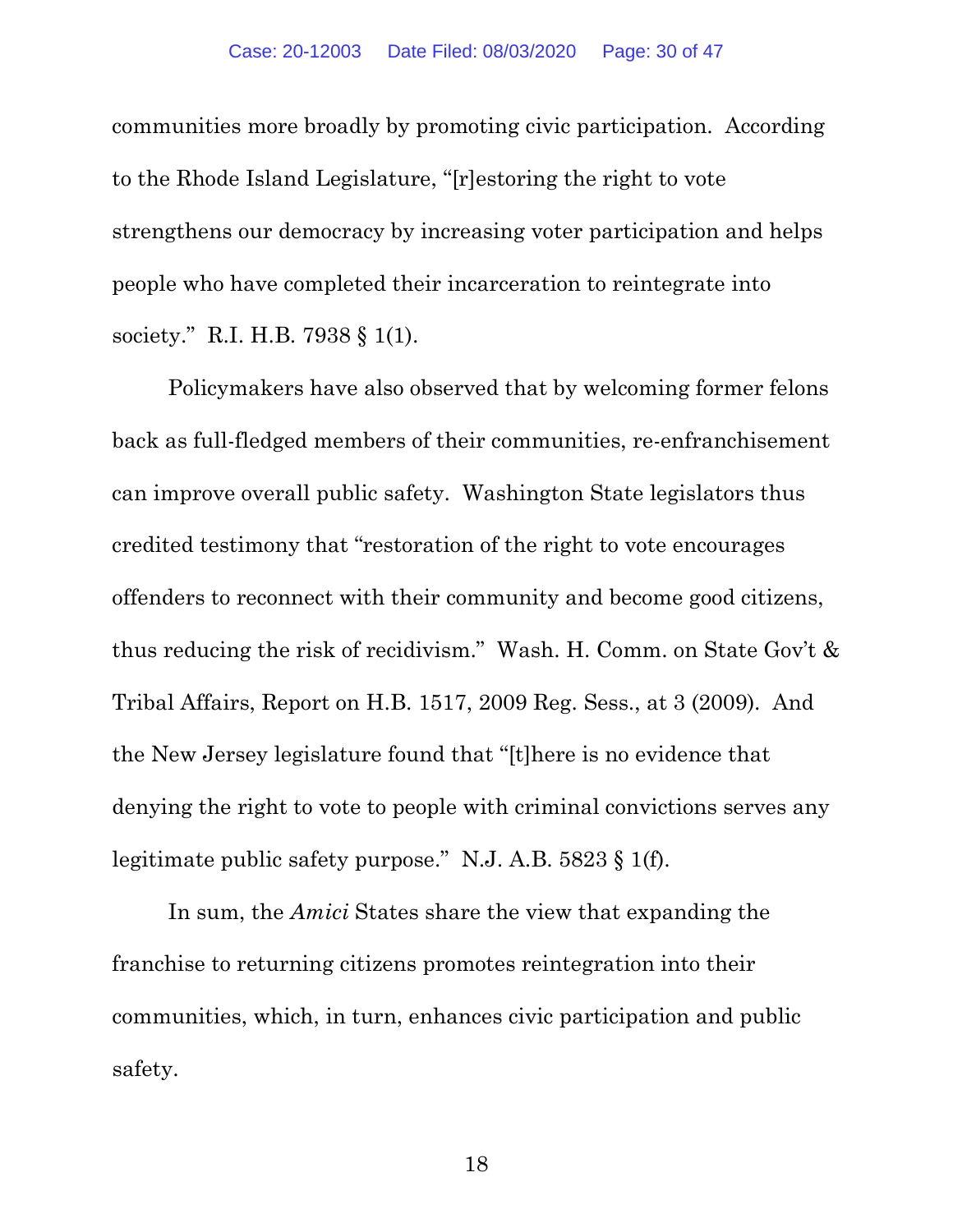### <span id="page-30-0"></span>**B. Restrictive disenfranchisement systems disproportionately impact minority communities.**

The *Amici* States also recognize the importance of restoring voting rights to returning citizens given the disparate impact of felon disenfranchisement laws on minority communities. Unfortunately, this country's mass incarceration problem "has disproportionately impacted people of color," and "the disparities in incarceration rates by race ultimately become disparities in voting rights."40 Consequently, as of 2016, more than 7.4% of the Black voting age population in the United States could not vote, as compared with only 1.8% of the non-Black voting age [population.41](https://population.41) In Florida, these disparities are even starker: more than 20% of Black adults have been disenfranchised.<sup>42</sup>

The available data further suggests that disenfranchisement laws may "disproportionately impact individuals of Hispanic origin."43

<sup>40</sup> Beeler, *supra* note 32, at 1085.

<sup>41</sup>*6 Million Lost Voters*, *supra* note 1, at 3.

<sup>42</sup> Chung, *supra* note 5, at 6.

<sup>43</sup> The Sentencing Project, *Democracy Imprisoned: A Review of The Prevalence and Impact of Felony Disenfranchisement Laws in the United States*, at 2 (Sept. 30, 2013), [https://www.sentencingproject.org/](https://www.sentencingproject.org) publications/democracy-imprisoned-a-review-of-the-prevalence-and-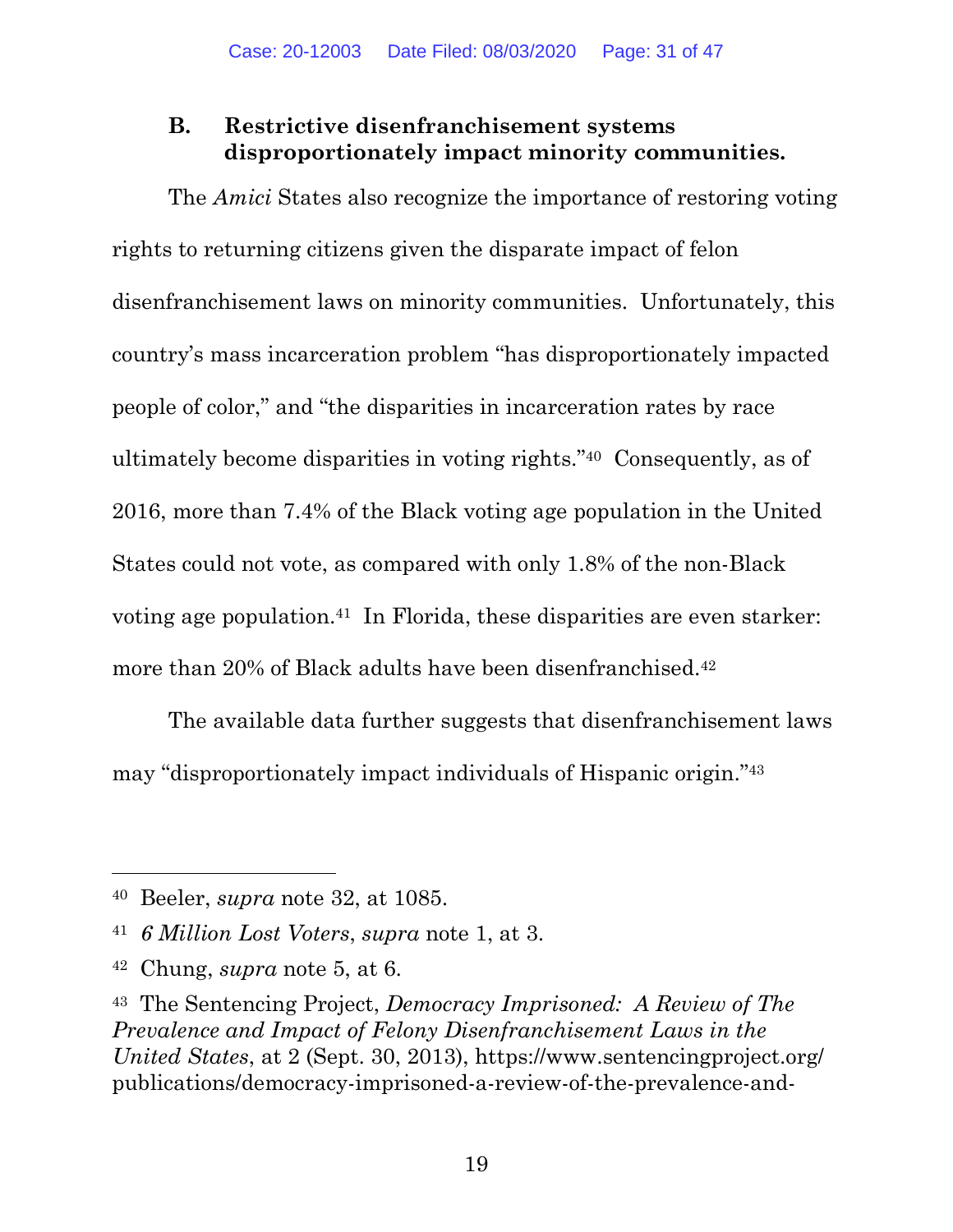<span id="page-31-0"></span>Indeed, "Hispanics are incarcerated in state and federal prisons at higher rates than non-Hispanics: about 2.4 times greater for Hispanic men and 1.5 times for Hispanic women."44

Furthermore, there is evidence that the existence of disenfranchisement laws—as well as misinformation about their scope—is more likely to deter Blacks from voting than their white counterparts. A 2009 study found that "eligible and registered" Black voters "were nearly 12 percent less likely to cast ballots if they lived in states with lifetime disenfranchisement policies," as compared with white voters, who were only 1 percent less likely to vote in such [States.45](https://States.45) According to another scholar, "the probability of voting declines for African-Americans, even if they do not possess a criminal record," in States that impose "restrictive criminal disenfranchisement

impact-of-felony-disenfranchisement-laws-in-the-united-states/ (download PDF).

<sup>44</sup>*Id.* 

<sup>45</sup> Erin Kelley, Brennan Ctr. for Justice, *Racism & Felony Disenfranchisement: An Intertwined History* 3 (May 2017), <https://www.brennancenter.org/sites/default/files/2019>- 08/Report\_Disenfranchisement\_History.pdf.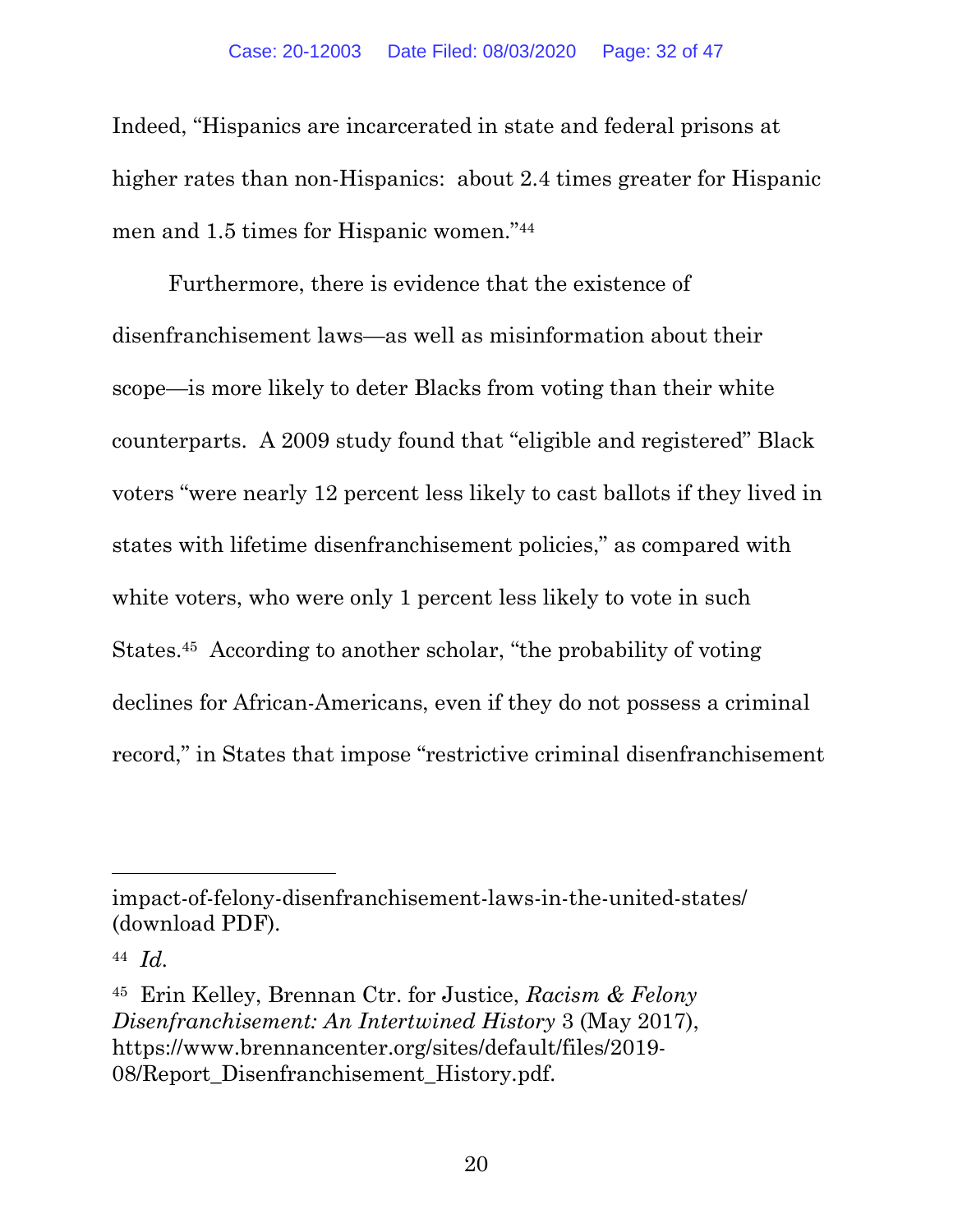<span id="page-32-0"></span>laws."46 In short, barring "so many" returning citizens in minority communities from voting "makes exercising the franchise less a part of the fabric of the community, precipitating a negative ripple effect."47

As a result, the political voice of minority communities is muted.<sup>48</sup> And when communities lose their political voice, they have less of a say in who represents them at the federal, state, and local levels—and thus lack influence over many matters that affect their daily lives. As one example, parents who live in communities affected by restrictive voting restoration laws may not be heard on a referendum to increase taxes for schools or in efforts to "'prevent yet another waste incinerator from

<sup>46</sup> Anthony C. Thompson, *Unlocking Democracy: Examining the Collateral Consequences of Mass Incarceration on Black Political Power*, 54 How. L.J. 587, 607 (2011).

<sup>47</sup>*Id.* 

<sup>48</sup>*See, e.g.*, Kevin Morris, *Disenfranchisement: The Case of New York City*, Urban Affairs Review 19 (2020) ("I find that neighborhoods that are home to lost voters—and particularly neighborhoods with large Black populations—systematically turn out for local elections at lower rates than otherwise similar neighborhoods."); Anthony C. Thompson, *Navigating the Hidden Obstacles to Ex-Offender Reentry*, 45 B.C. L. Rev. 255, 282-83 (2004) ("The loss of voting power has ramifications not only for the individual ex-offender, but also for the communities to which ex-offenders return, which will then include growing numbers of residents without a recognized political voice.").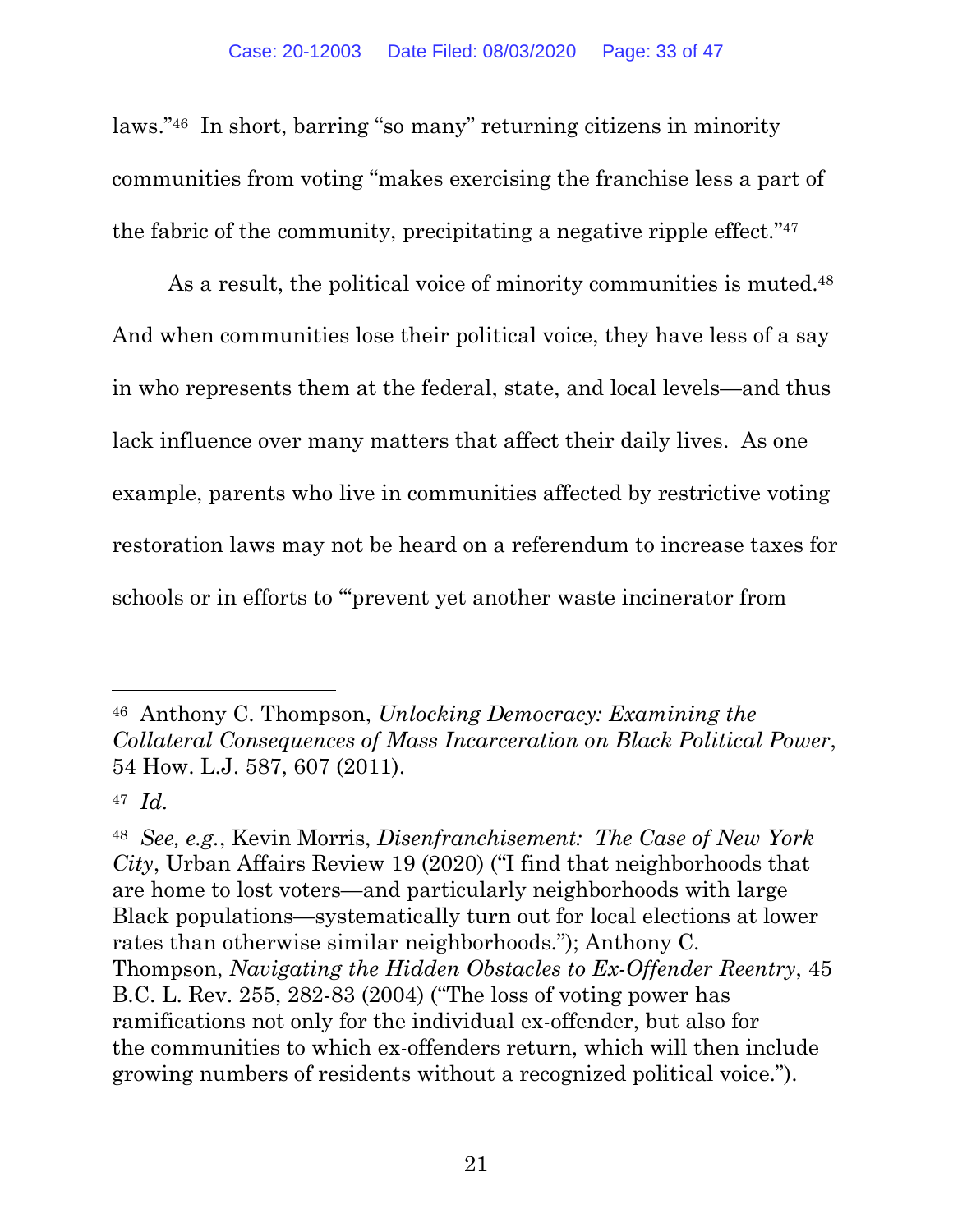<span id="page-33-0"></span>moving in nearby."<sup>49</sup> Lower voter turnout is also associated with less inclusive healthcare policies, which, in turn, cause an increase in the "health disparities" that already exist between voters and [nonvoters.50](https://nonvoters.50)  Restoring the vote to former felons will foster political participation in the minority communities that have been long disadvantaged by felon disenfranchisement laws.

To that end, many States have expressly recognized the disparate impact of restrictive restoration systems. In an executive order issued by the New York Governor, for instance, he asserted that "the disenfranchisement of individuals on parole has a significant disproportionate racial impact thereby reducing the representation of

<sup>49</sup> Christopher Haner, *Felon Disenfranchisement: An Inherent Injustice*, 26 J. Civ. Rts. & Econ. Dev 911, 935 (2013) (quoting Elizabeth A. Hull, *The Disenfranchisement of Ex-Felons* 1-5 (2006)).

<sup>50</sup> Dr. Nicolas Yagoda, *Addressing Health Disparities Through Voter Engagement*, 17 (5) Ann. Fam. Med. 459, 460 (Sept. 2019); *see also*  Jonathan Purtle, *Felon Disenfranchisement in the United States: A Health Equity Perspective* 103(4) Am. J. Public Health 632 (Apr. 2013) (explaining how "felon disenfranchisement might affect health by means of inequitable public policies that differentially allocate resources for health and the inability to participate fully in society, including by voting").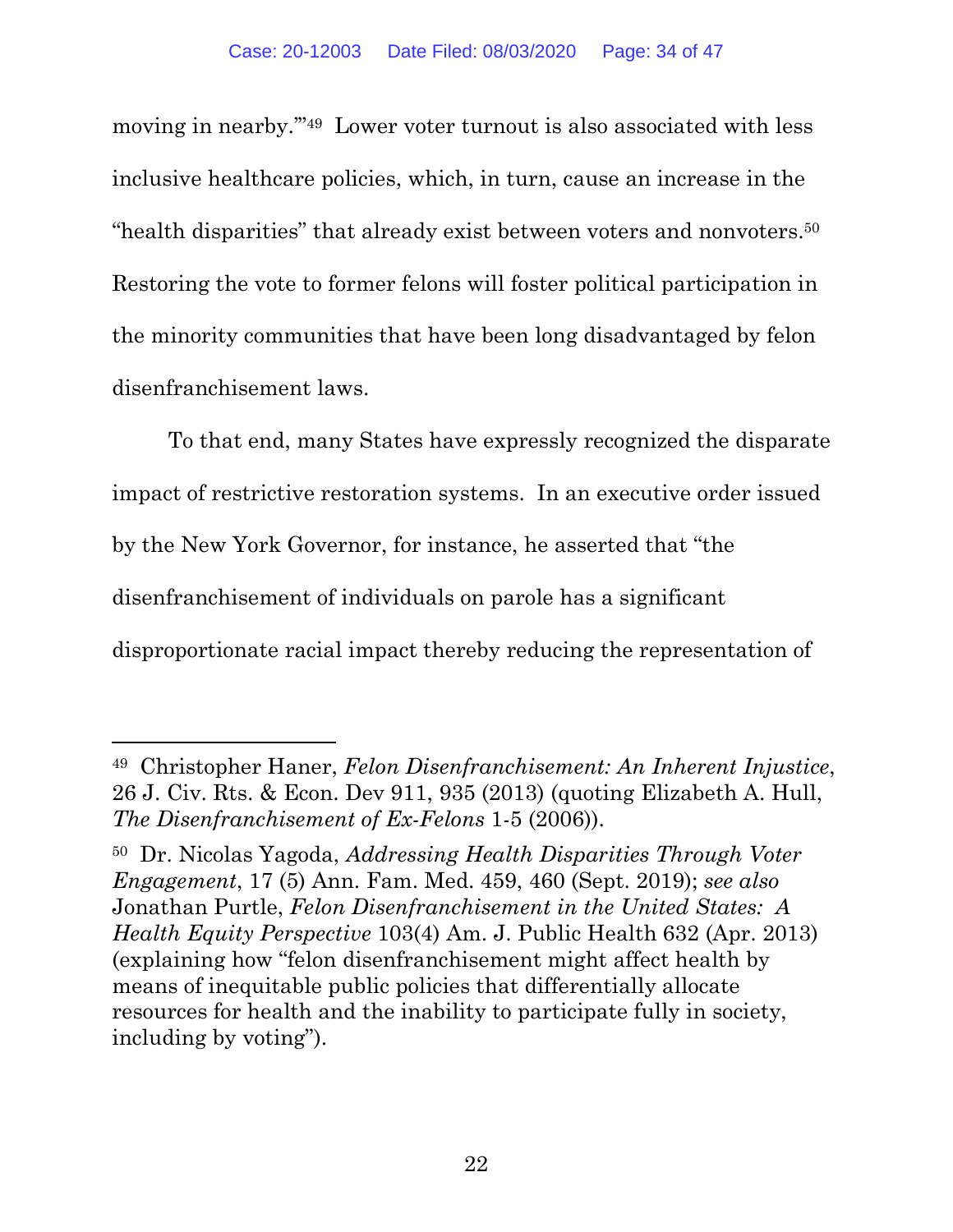<span id="page-34-0"></span>minority populations." N.Y. Exec. Order No. 181, at 1. Likewise, in Rhode Island, the legislature noted that "[b]y denying so many the right to vote, criminal disenfranchisement laws dilute the political power of entire minority communities." R.I. H.B. 7938 § 1(4). And in Virginia, then-Governor McAuliffe compared a requirement that LFOs be paid prior to regaining the franchise to "poll taxes" in a press release announcing reforms that would remove financial barriers to [voting.51](https://voting.51) 

In short, restoring voting rights benefits returning citizens and their communities in numerous ways, including by fostering civic participation, promoting public safety, and eliminating the structural barriers that disproportionately impact minority communities and mute their political voices.

### **III. Systems Like SB-7066, Which Lack Adequate Process And Fail To Account For Indigency, Do Not Facilitate Compliance With LFOs.**

Notwithstanding the significant negative effects of restrictive reenfranchisement systems, the Florida defendants contend that SB-7066

51 Press Release, *Governor McAuliffe Announces New Reforms to Restoration of Rights Process* (June 23, 2015), <https://www.governor.virginia.gov/newsroom/all>releases/2017/mcauliffe-administration/headline-826609-en.html.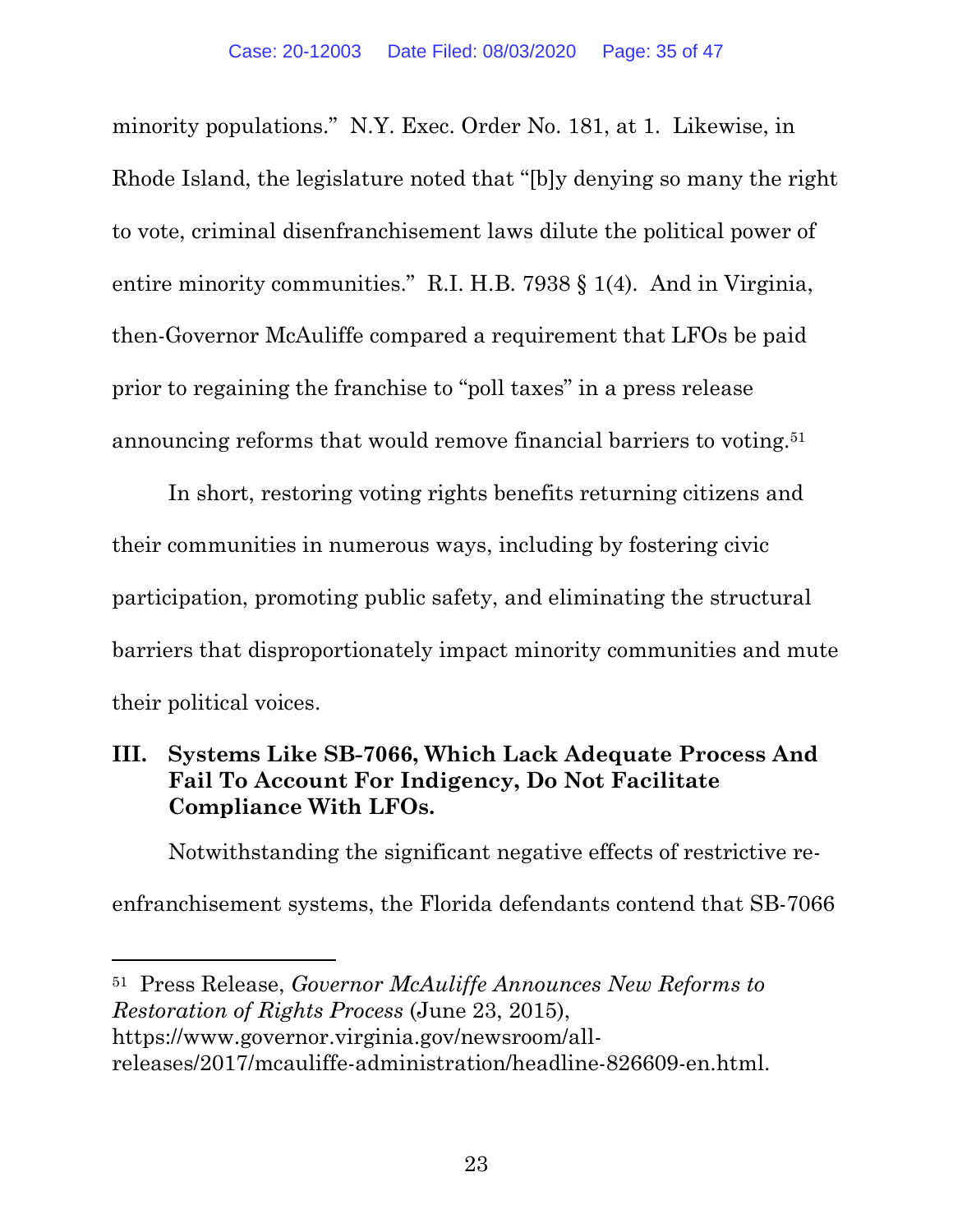furthers the State's interest because "demanding that every felon satisfy in full his debt to society is the State's only method for ensuring that no felon who falls short will automatically be allowed to rejoin the electorate." Fla. Br. at 35. At the same time, however, Florida asserts that it should bear no responsibility for establishing a system that allows former felons to ascertain how much, if anything, they owe. *Id.*  at 53 (contending that the district court had "no legal basis for charging *the State* with the responsibility of providing felons with information about their own unfulfilled criminal sentences and any payments that they themselves have made toward them"). In the *Amici* States' experience, this approach does not facilitate payment of LFOs or further any legitimate state interests. It also disregards that States have other means for ensuring payment and that many States, including some *Amici*, have established systems for tracking and collecting LFOs.

At the threshold, as this Court previously recognized, there is no evidence that disenfranchisement facilitates compliance with outstanding LFOs. *See Jones v. Governor of Fla.*, 950 F.3d 795, 827 (11th Cir. 2020) (per curiam) ("If a felon is truly unable to pay, it makes no sense to assert that he will be incentivized to pay his LFOs with

24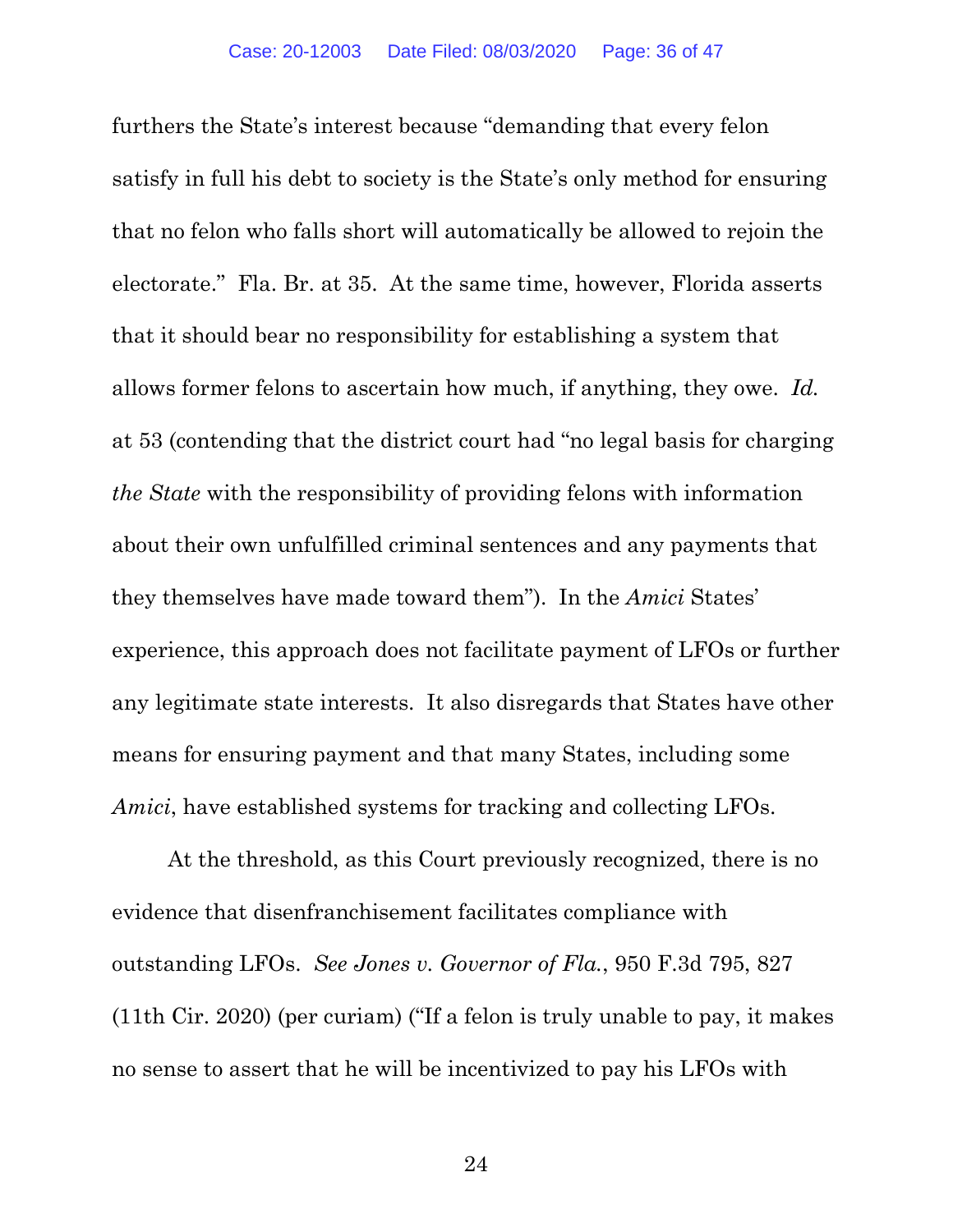<span id="page-36-0"></span>money that he does not have."). For citizens who are willing but unable to pay, "[t]ying repayment to voting rights is unlikely to compel these individuals to pay their LFOs any more quickly than if the franchise was not so conditioned."52

The number of former felons who find themselves in this position is substantial, as many owe more in fees and fines than they have the means to repay. According to one study, "a returning citizen's family owes, on average, \$13,600 in fines and fees alone."53 And if the fines and fees have been turned over to debt collection firms, former felons may face "up to a 40 percent surcharge" on the amount owed.54 To exacerbate this problem, "formerly incarcerated people are unemployed at a rate of over 27%," which is nearly "five times higher than the

<sup>52</sup> Ryan A. Partelow, *The Twenty-First Century Poll Tax*, 47 Hastings Const. L. Q. 425, 463 (2020); *see Bearden v. Georgia*, 461 U.S. 660, 670 (1983) (reasoning that "[r]evoking the probation of someone who through no fault of his own is unable to make restitution will not make restitution suddenly forthcoming").

<sup>53</sup> S. Carter, *The New Poll Tax: How Wealth-Based Disenfranchisement Persists in the United States*, Harvard Civil Rights–Civil Liberties Law Review (Oct. 30, 2019), <https://harvardcrcl.org/the-new-poll-tax-how>wealth-based-disenfranchisement-persists-in-the-united-states/.

<sup>54</sup>*Id.*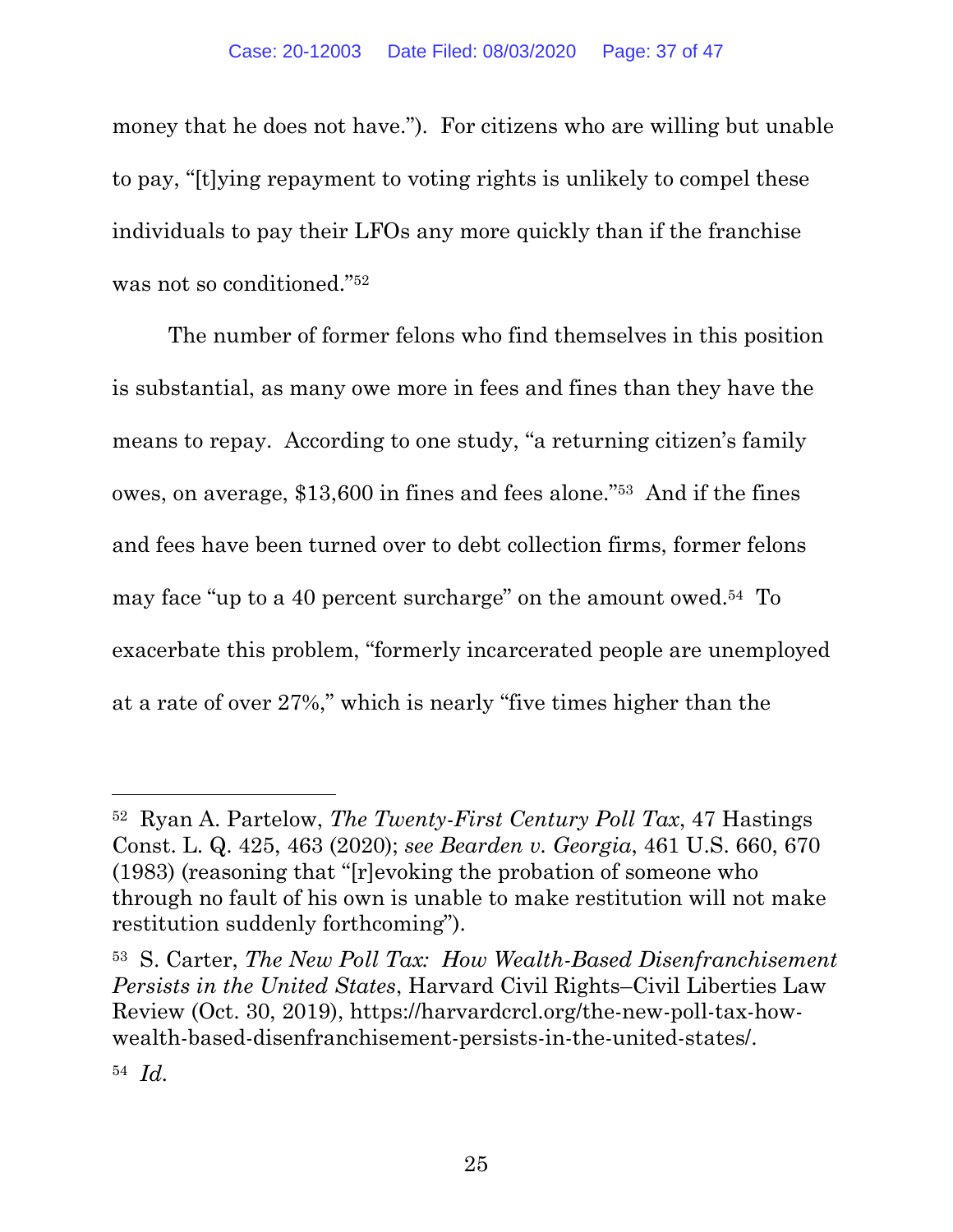<span id="page-37-0"></span>unemployment rate for the general United States population."55 Given this reality, many state and county governments do not anticipate receiving full payment from former felons; from 2014 to 2018, for instance, "the state Clerk of Courts in Florida labeled an average of 83 percent of the money owed as having 'minimal collections expectations.'"56

To be sure, States may ensure that former felons complete the terms of their sentences, including by paying any LFOs owed, through courts' alternative means of enforcing judgments, including by "extend[ing] the time for making payments, [] reduc[ing] the fine, or direct[ing] that the probationer perform some form of labor or public service in lieu of the fine." *Bearden*, 461 U.S. at 672 ; *see Jones*, 950 F.3d at 827. There is no sound governmental interest, however, in refusing the right to vote to returning citizens who lack the means to pay their outstanding LFOs.

<sup>55</sup> Lucius Couloute & Daniel Kopf, *Out of Prison & Out of Work: Unemployment among formerly incarcerated people*, Prison Policy Initiative (July 2018), [https://www.prisonpolicy.org/reports/](https://www.prisonpolicy.org/reports) outofwork.html (emphasis omitted).

<sup>56</sup> Carter, *supra* note 53.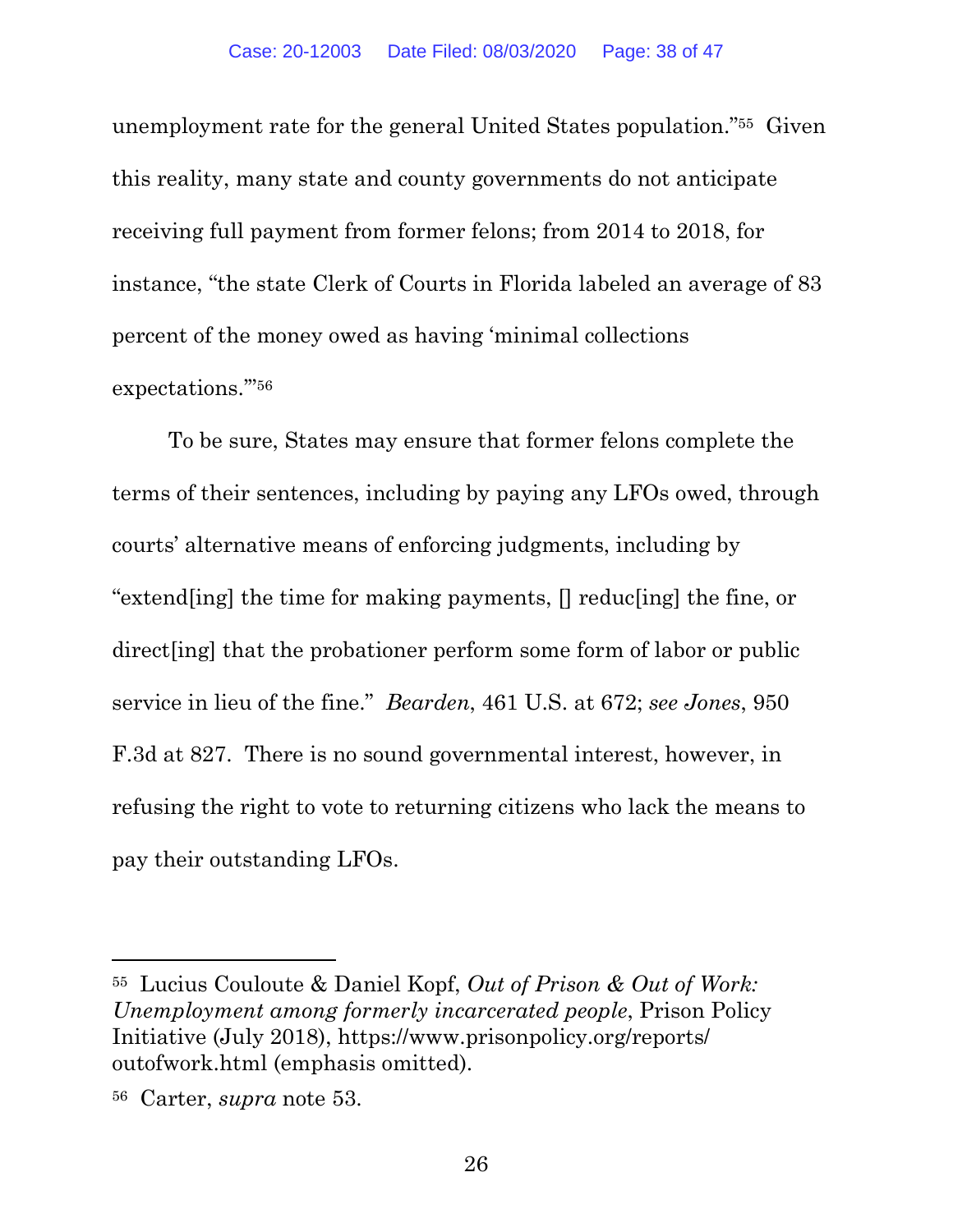<span id="page-38-0"></span>When returning felons *do* have the ability to pay, States can facilitate completion of sentences by establishing systems that allow their returning citizens to ascertain how much they owe. To that end, many States task their court systems, not their residents, with maintaining a record of outstanding LFOs and amounts paid. Indeed, it is perfectly reasonable to expect the government actors that impose LFOs to keep track of those obligations.

Consistent with their varying approaches to felon re-enfranchisement, States have implemented a variety of approaches to collecting and tracking LFOs. For example, Washington State relies on its courts and department of corrections to work together to establish payment plans for collecting LFOs. The sentencing court, either on "the judgment and sentence or on a subsequent order to pay," must "designate the total amount" of LFOs and "segregate this amount among the separate assessments made for restitution, costs, fines, and other assessments." RCW 9.94A.760(1). "On the same order," the court must also "set a sum that the offender is required to pay on a monthly basis towards satisfying" the LFO. *Id.* Then, after sentencing, the department of corrections is responsible for collecting LFOs during any

27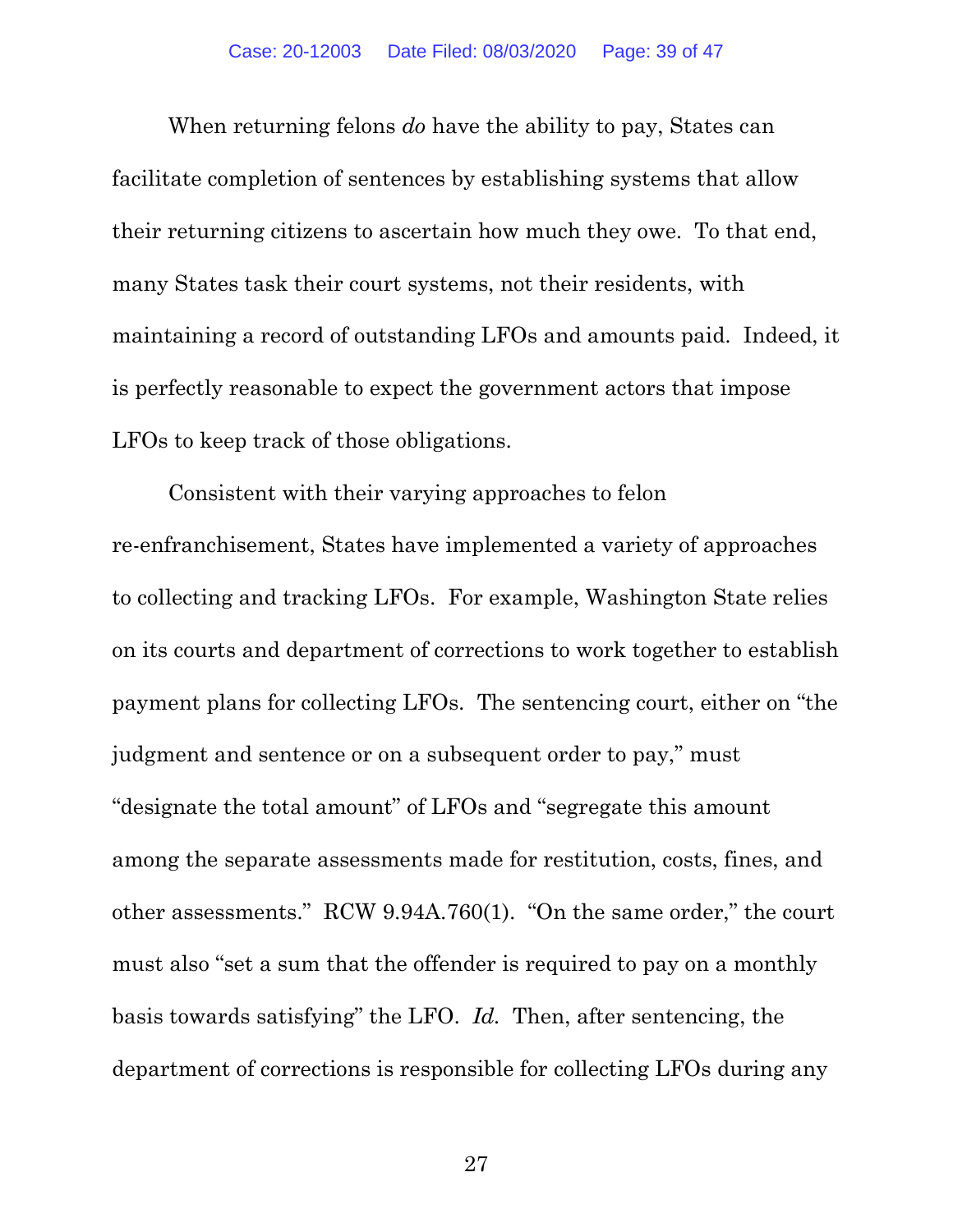<span id="page-39-0"></span>period of supervision. RCW 9.94A.760(9). This responsibility shifts to the county court clerk when any period of supervision concludes. *Id.* 

Other States similarly charge court clerks with the responsibility of collecting LFOs. In most California counties, trial courts administer collection [programs.57](https://programs.57) When a case concludes, each trial court "generates an order detailing its decision, which includes any court-ordered debt owed."58 Similarly, in Illinois, the county-level trial court "collects fines, fees and other costs and disburses them to the appropriate state, county, and local funds and agencies."59 And in New Mexico, the municipal court clerks are responsible for collecting fines, fees, and costs assessed in criminal [proceedings.60](https://proceedings.60) Virginia likewise

<sup>57</sup> Legislative Analyst's Office, *Restructuring the Court-Ordered Debt Collection Process* 6 (Nov. 2014), [https://lao.ca.gov/reports/2014/](https://lao.ca.gov/reports/2014) criminal-justice/debt-collection/court-ordered-debt-collection-111014.pdf.

<sup>58</sup>*Id.* at 7.

<sup>59</sup> Alexes Harris *et al.*, *Monetary Sanctions in the Criminal Justice System* 89 (Apr. 2017), <http://www.monetarysanctions.org/wp>content/uploads/2017/04/Monetary-Sanctions-Legal-Review-Final.pdf.

<sup>60</sup> N.M. Judicial Ed. Ctr., *New Mexico Municipal Court Manual for Judges and Staff* 12-3 (June 2009),<http://jec.unm.edu/manuals>resources/manuals/NMMunicipalJudgesBenchbook.pdf.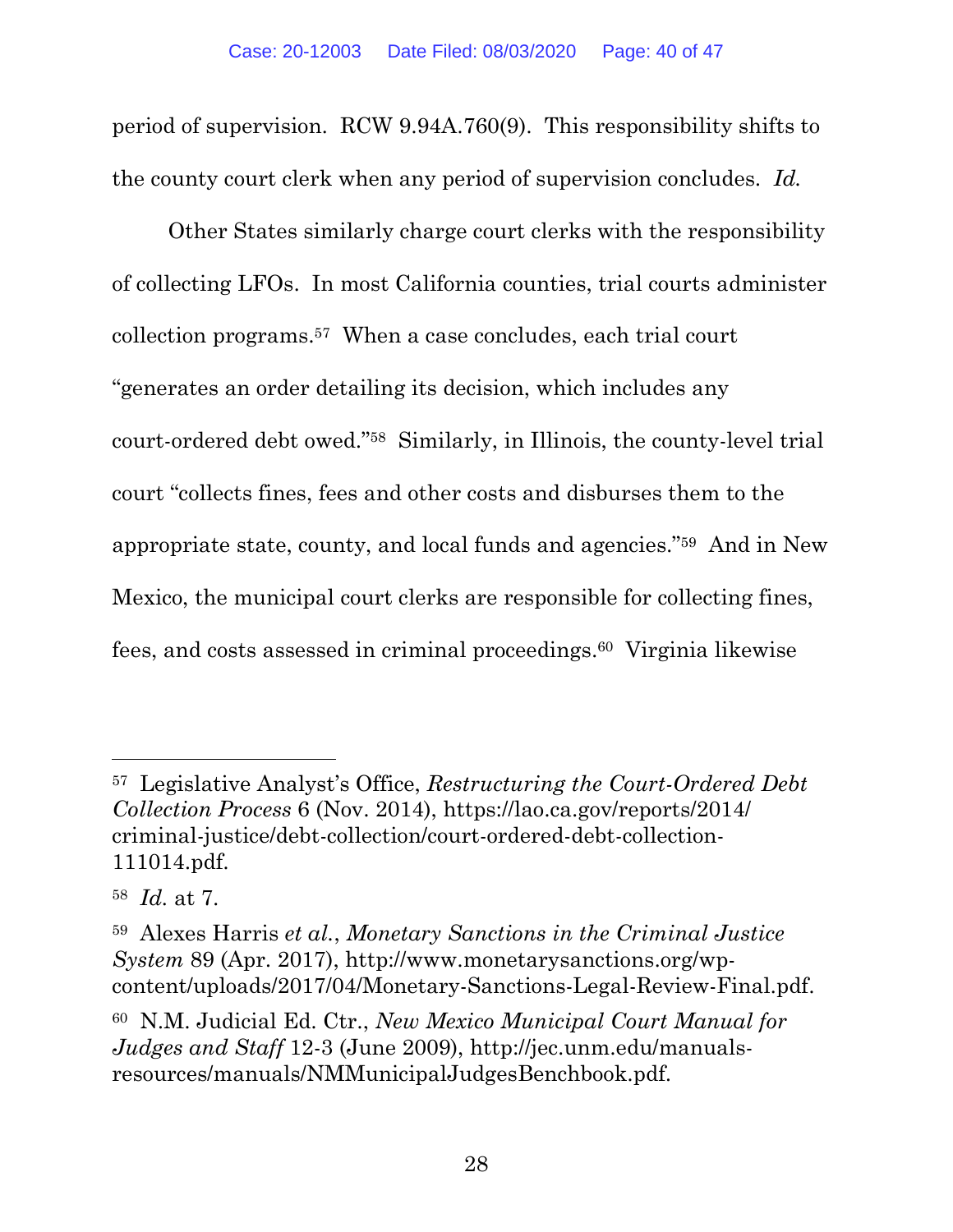<span id="page-40-0"></span>requires its court clerks to track the assessment and collection of LFOs "assessed within their court."61

Further, several jurisdictions task their court systems with the responsibility for tracking, as well as collecting, LFOs. For example, Alabama courts maintain a record for each case, which "includes the fines, fees, and restitution assessed to the defendant, including a description of each financial obligation, the amount due, the amount paid, and the remaining balance."62 California courts are also responsible for maintaining a record for each individual with LFOs: "When setting up installment payments, court or collections staff obtain personal, contact, and financial information to establish a payment record for each individual. Courts can then use this information to send monthly payment reminders or billing slips to help individuals maintain timely payments."63 Similarly, in Texas, a court cost "is not

<sup>61</sup> Va. Compensation Bd., *FY18 Fines and Fees Report* 4 (Dec. 2018), <https://rga.lis.virginia.gov/Published/2018/RD555/PDF>; *see* Va. Code Ann. § 19.2-349.

<sup>62</sup> Marc Meredith & Michael Morse, *Discretionary Disenfranchisement: The Case of Legal Financial Obligations*, 46 J. Leg. Stud. 309, 320 (2017).

<sup>63</sup>*Restructuring the Court-Ordered Debt Collection Process*, *supra* note 57, at 8.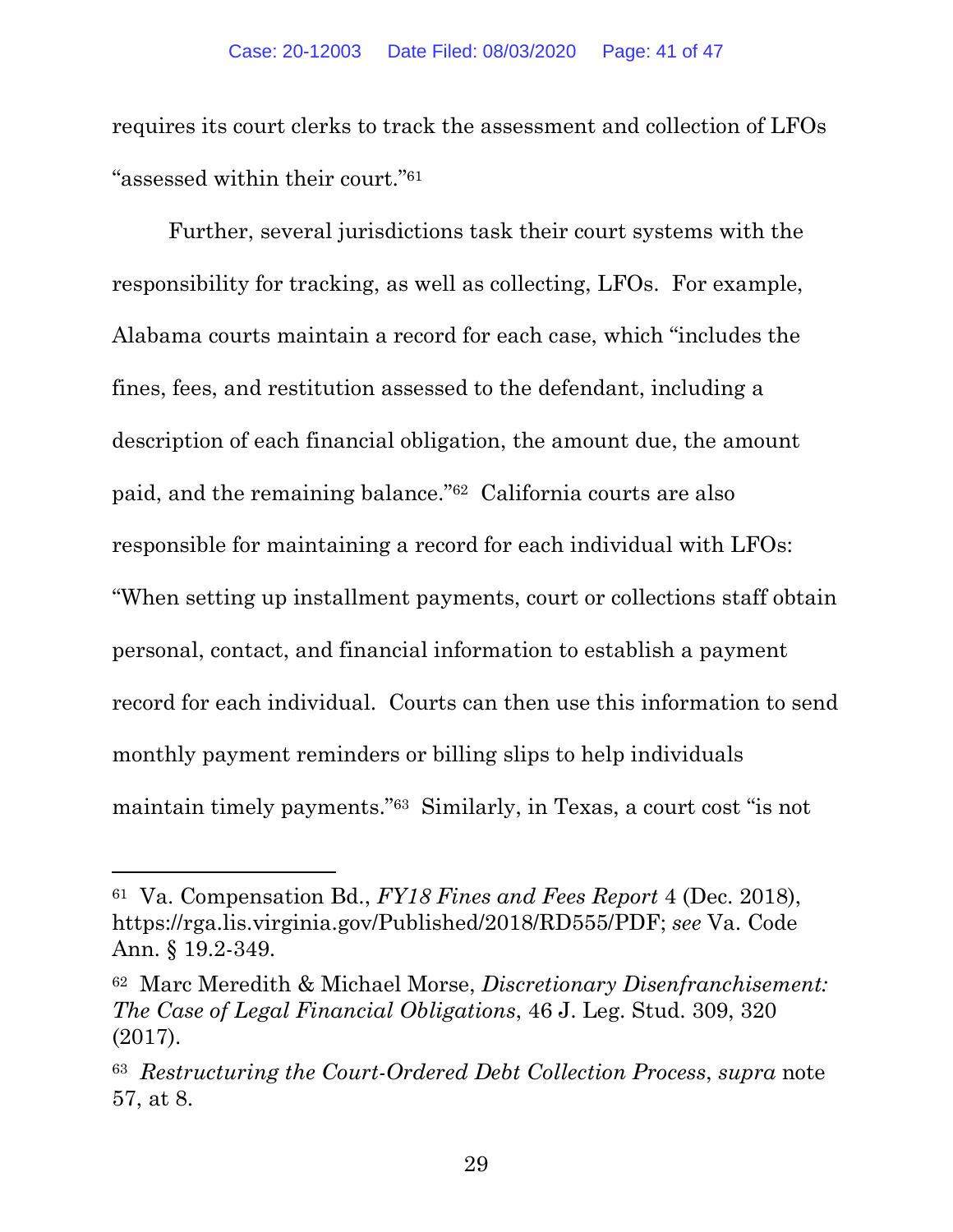<span id="page-41-0"></span>payable" until the sentencing court provides a "written bill" containing the "items of cost" to the person charged with payment. Tex. Code Crim. Proc. Ann. art. 103.001 (a), (b). Further, each county must maintain a receipt book of fines and fees collected in criminal cases. Tex. Code Crim. Proc. Ann. art. 103.010(a). When a person makes a payment toward such fines and fees, the county must provide a receipt showing the amount paid, the date of payment, the "case in which the costs were accrued," and the "item of costs." *Id.* art. 103.010(b).

As these examples illustrate, States across the country have implemented a variety of measures for imposing, collecting, and tracking LFOs. Even the Florida defendants acknowledge that the Florida court system has the mechanisms in place to "monitor and manage the collection" of LFOs. Fla. Br. at 54. Their suggestion that it should not be the State's responsibility to provide information about outstanding LFOs to its citizens is thus untenable.

30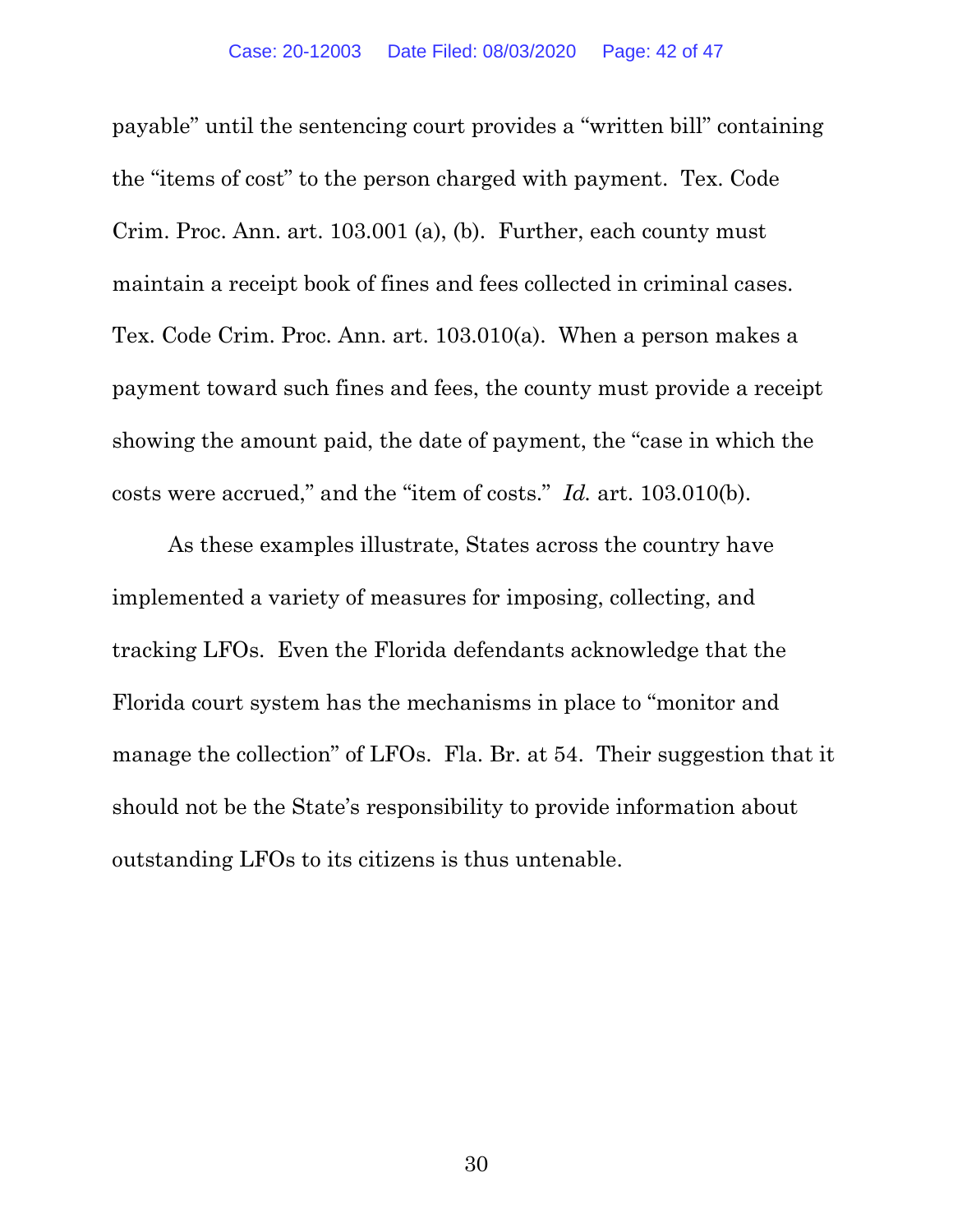#### **CONCLUSION**

<span id="page-42-0"></span>The Court should affirm the district court's judgment.

Respectfully submitted,

KARL A. RACINE KWAME RAOUL Attorney General

District of Columbia Illinois Attorney General

Solicitor General Solicitor General

CAROLINE S. VAN ZILE /s/ Sarah A. Hunger Principal Deputy Solicitor SARAH A. HUNGER General Deputy Solicitor General

CARL J. SCHIFFERLE Chicago, Illinois 60601 Deputy Solicitor General (312) 814-5202

JACQUELINE R. BECHARA Assistant Attorney General Office of the Solicitor General

Office of the Attorney General 441 4th Street, NW, Suite 630 South Washington, D.C. 20001 (202) 788-2076 [jacqueline.bechara@dc.gov](mailto:jacqueline.bechara@dc.gov)

XAVIER BECERRA PHIL WEISER *Attorney General Attorney General State of California State of Colorado*  1300 I Street 1300 Broadway, 10th Floor Sacramento, California 95814 Denver, Colorado 80203

LOREN L. ALIKHAN JANE ELINOR NOTZ

100 West Randolph Street [shunger@atg.state.il.us](mailto:shunger@atg.state.il.us)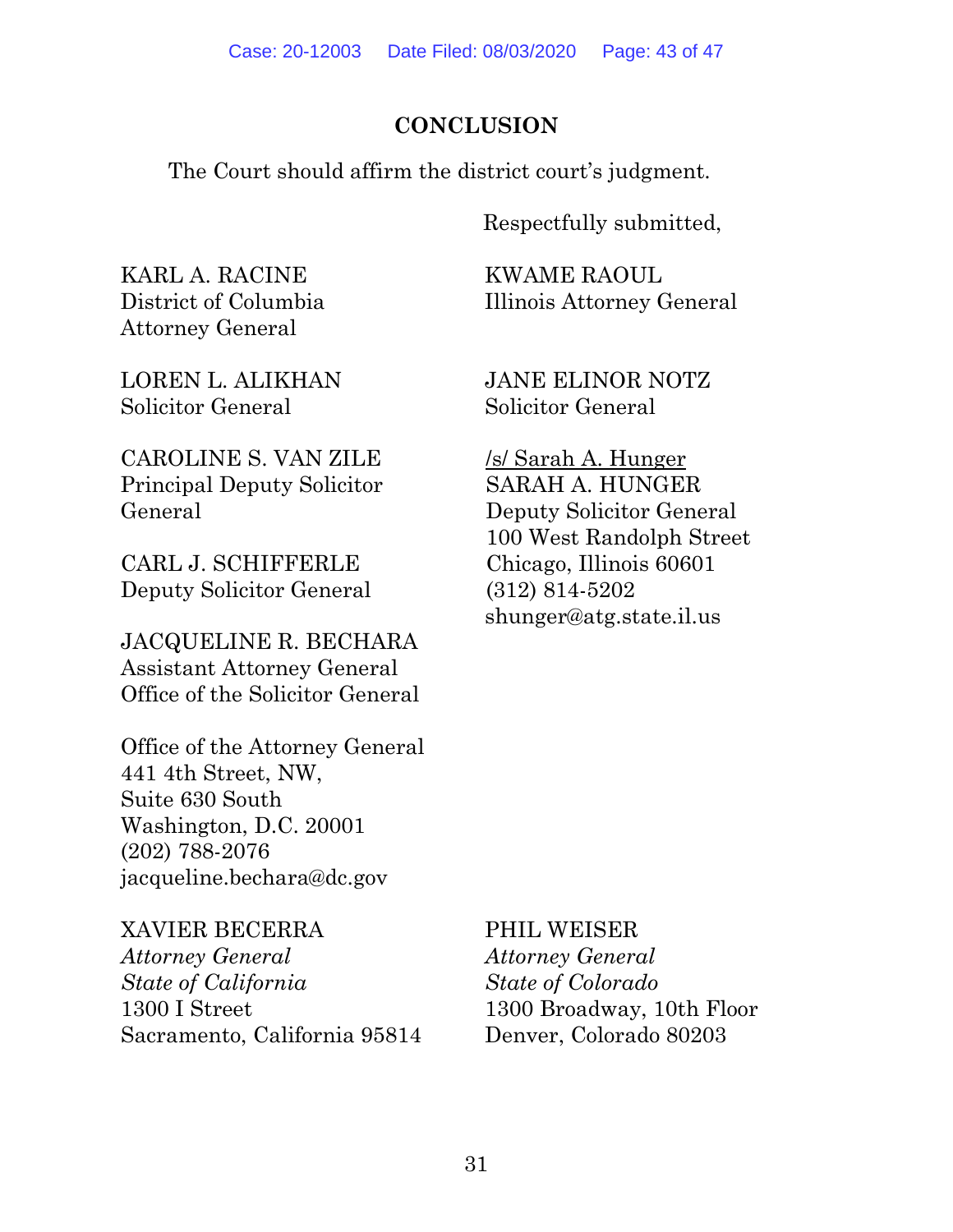WILLIAM TONG KATHLEEN JENNINGS *Attorney General Attorney General State of Connecticut State of Delaware*  165 Capitol Avenue 820 North French Street Hartford, Connecticut 06106 6th Floor

CLARE E. CONNORS BRIAN E. FROSH *Attorney General Attorney General State of Hawaii State of Maryland*  425 Queen Street 200 Saint Paul Place

MAURA HEALEY DANA NESSEL *Attorney General Attorney General Commonwealth of Massachusetts State of Michigan*  One Ashburton Place P.O. Box 30212 Boston, Massachusetts 02108 Lansing, Michigan 48909

KEITH ELLISON AARON D. FORD *Attorney General Attorney General State of Minnesota State of Nevada*  102 State Capitol 100 North Carson St. 75 Rev. Dr. Martin Luther King Carson City, Nevada 89701 Jr. Blvd. St. Paul, Minnesota 55155

GURBIR S. GREWAL HECTOR BALDERAS *Attorney General Attorney General State of New Jersey State of New Mexico*  Richard J. Hughes Justice P.O. Drawer 1508 25 Market Street Trenton, New Jersey 08625

Wilmington, Delaware 19801

Honolulu, Hawaii 96813 Baltimore, Maryland 21202

Complex Santa Fe, New Mexico 87504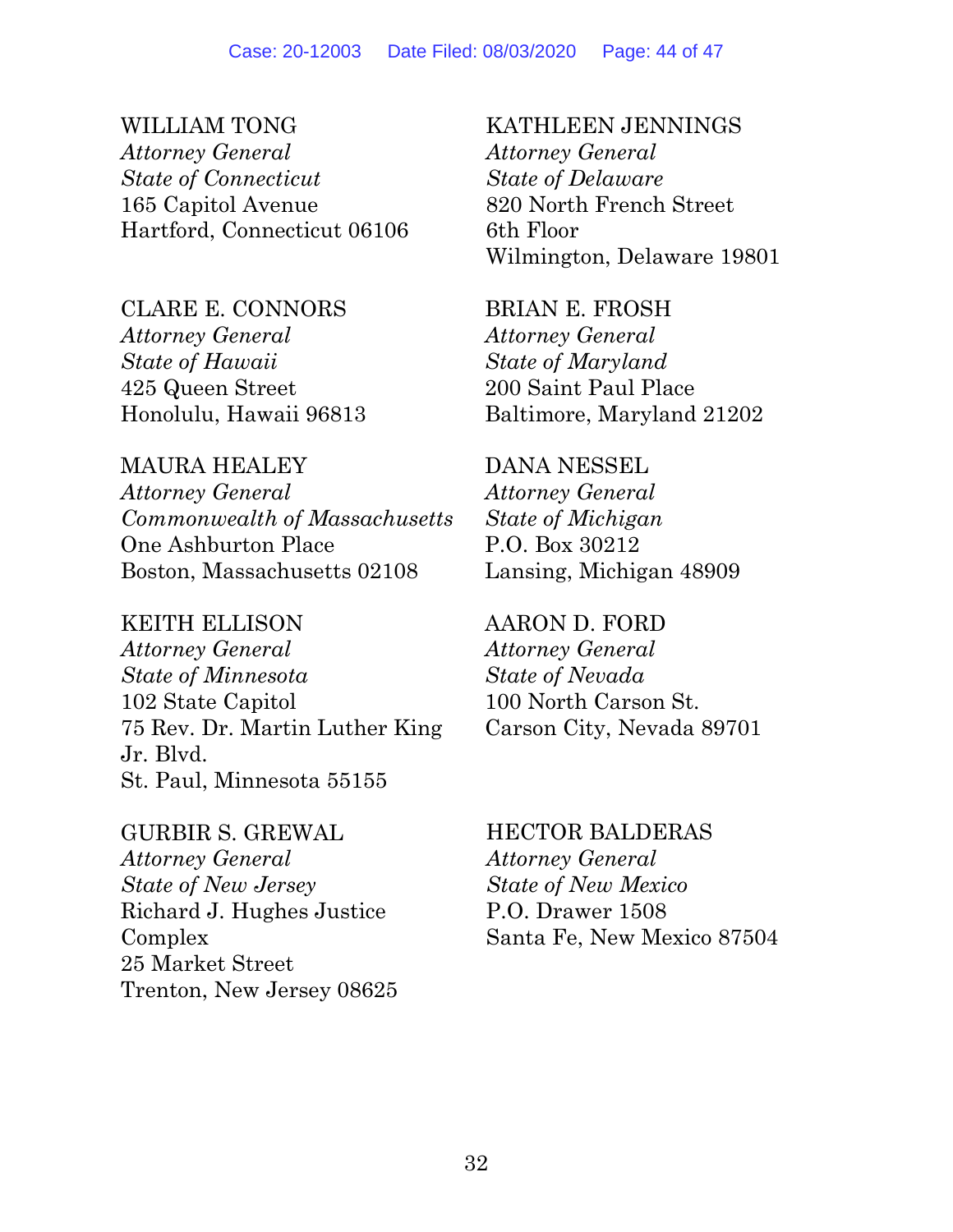*Attorney General Attorney General State of New York State of Oregon*  28 Liberty Street 1162 Court Street NE New York, New York 10005 Salem, Oregon 97301

*Attorney General Attorney General Commonwealth of Pennsylvania State of Vermont*  Strawberry Square **Office of the Attorney General** Harrisburg, Pennsylvania 17120 109 State Street

*Attorney General Attorney General Commonwealth of Virginia State of Washington*  Richmond, Virginia 23219 PO Box 40100

LETITIA JAMES ELLEN F. ROSENBLUM

JOSH SHAPIRO THOMAS J. DONOVAN, JR. Montpelier, Vermont 05609

MARK R. HERRING ROBERT W. FERGUSON 202 North 9th Street 1125 Washington Street SE Olympia, Washington 98504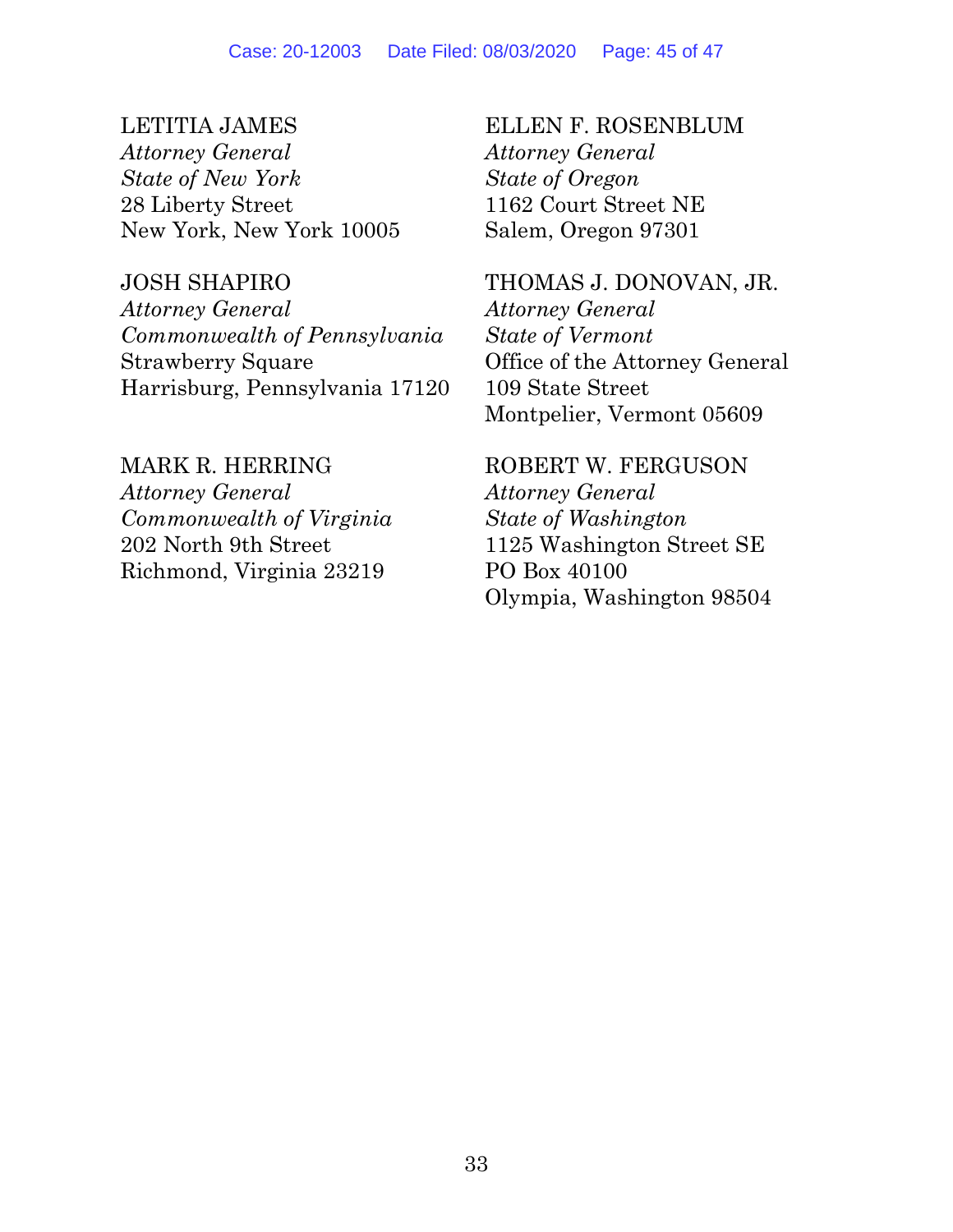#### **CERTIFICATE OF COMPLIANCE**

I hereby certify that this brief complies with the typeface requirements of Federal Rule of Appellate Procedure 32(a)(5) and the type style requirements of Federal Rule of Appellate Procedure 32(a)(6) because this brief has been prepared in proportionally spaced typeface using Microsoft Word 2016, in 14-point Century Schoolbook font, and complies with the word limitation set forth in Federal Rule of Appellate Procedure 29(a)(5) and Eleventh Circuit Rule 35-8 in that the brief is 5,570 words.

> /s/ Sarah A. Hunger SARAH A. HUNGER Deputy Solicitor General 100 West Randolph Street 12th Floor Chicago, Illinois 60601 (312) 814-5202 [shunger@atg.state.il.us](mailto:shunger@atg.state.il.us)